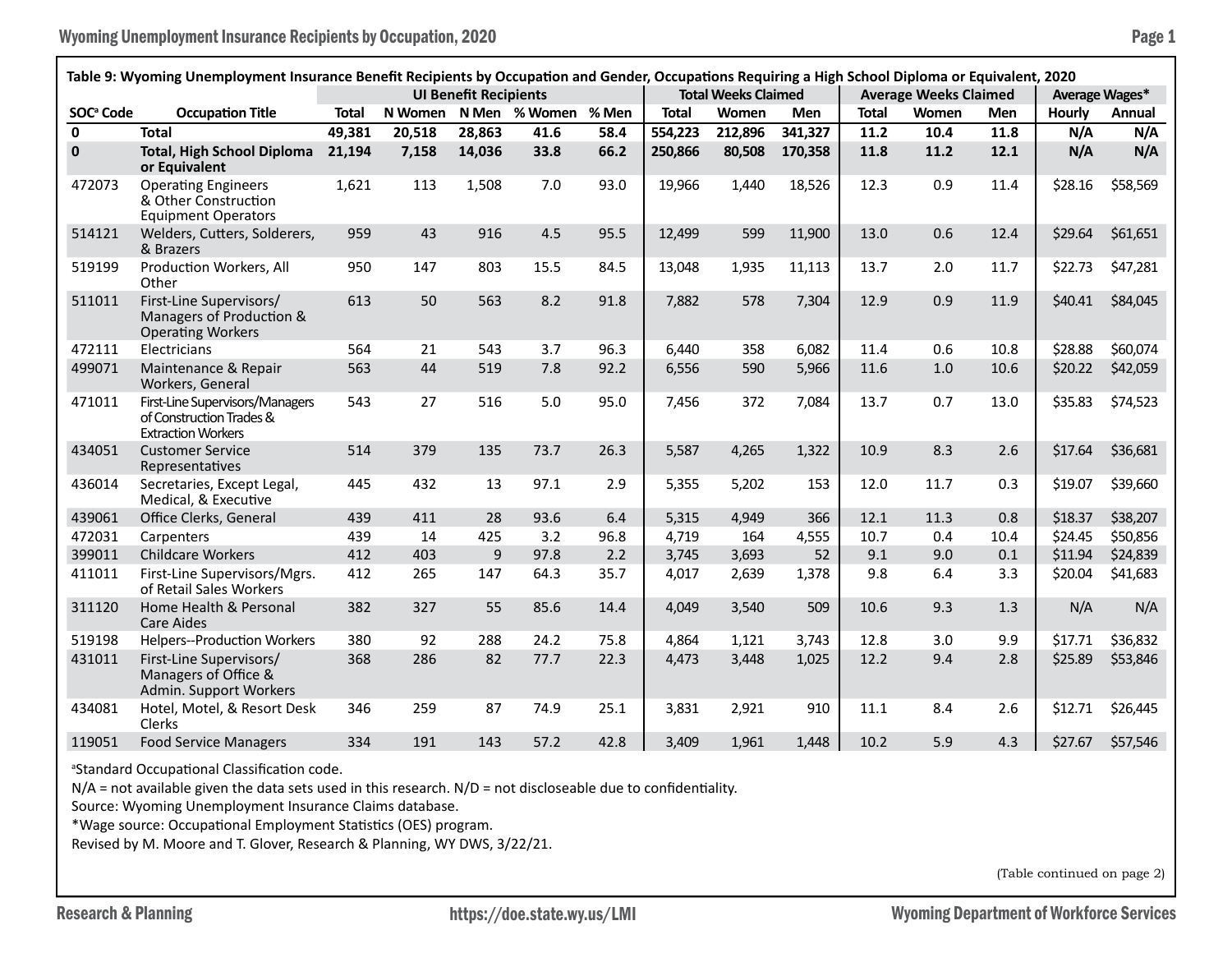## (Table continued from page 1)

**Table 9: Wyoming Unemployment Insurance Benefit Recipients by Occupation and Gender, Occupations Requiring a High School Diploma or Equivalent, 2020**

|                       | iable 5. Wyoming Onemployment insulance benent Recipients by Occupation and Gender, Occupations Requiring a righ School Diploma or Equivalent, 2020 |              |         | <b>UI Benefit Recipients</b> |               |       |              | <b>Total Weeks Claimed</b> |            |              | <b>Average Weeks Claimed</b> |      |         | <b>Average Wages*</b> |
|-----------------------|-----------------------------------------------------------------------------------------------------------------------------------------------------|--------------|---------|------------------------------|---------------|-------|--------------|----------------------------|------------|--------------|------------------------------|------|---------|-----------------------|
| SOC <sup>ª</sup> Code | <b>Occupation Title</b>                                                                                                                             | <b>Total</b> | N Women |                              | N Men % Women | % Men | <b>Total</b> | Women                      | <b>Men</b> | <b>Total</b> | Women                        | Men  | Hourly  | Annual                |
| 519061                | Inspectors, Testers, Sorters,<br>Samplers, & Weighers                                                                                               | 323          | 35      | 288                          | 10.8          | 89.2  | 4,674        | 515                        | 4,159      | 14.5         | 1.6                          | 12.9 | \$26.56 | \$55,235              |
| 351011                | Chefs & Head Cooks                                                                                                                                  | 306          | 70      | 236                          | 22.9          | 77.1  | 3,174        | 691                        | 2.483      | 10.4         | 2.3                          | 8.1  | \$29.38 | \$61,115              |
| 434171                | Receptionists & Information<br><b>Clerks</b>                                                                                                        | 302          | 291     | 11                           | 96.4          | 3.6   | 2,973        | 2,869                      | 104        | 9.8          | 9.5                          | 0.3  | \$13.97 | \$29,067              |
| 493031                | <b>Bus &amp; Truck Mechanics &amp;</b><br>Diesel Engine Specialists                                                                                 | 298          | 9       | 289                          | 3.0           | 97.0  | 3,031        | 91                         | 2,940      | 10.2         | 0.3                          | 9.9  | \$24.76 | \$51,507              |
| 351012                | First-Line Supervisors/<br>Managers of Food<br>Preparation & Serving<br>Workers                                                                     | 288          | 153     | 135                          | 53.1          | 46.9  | 2,752        | 1,530                      | 1,222      | 9.6          | 5.3                          | 4.2  | \$17.55 | \$36,501              |
| 397010                | Tour & travel guides                                                                                                                                | 261          | 66      | 195                          | 25.3          | 74.7  | 2,815        | 691                        | 2,124      | 10.8         | 2.6                          | 8.1  | N/A     | N/A                   |
| 533052                | Bus Drivers, Transit &<br>Intercity                                                                                                                 | 236          | 103     | 133                          | 43.6          | 56.4  | 2,970        | 1,188                      | 1,782      | 12.6         | 5.0                          | 7.6  | \$18.71 | \$38,927              |
| 537073                | <b>Wellhead Pumpers</b>                                                                                                                             | 236          | 3       | 233                          | 1.3           | 98.7  | 3,476        | 41                         | 3,435      | 14.7         | 0.2                          | 14.6 | \$29.77 | \$61,916              |
| 435071                | Shipping, Receiving, & Traffic<br><b>Clerks</b>                                                                                                     | 232          | 95      | 137                          | 40.9          | 59.1  | 2,333        | 767                        | 1,566      | 10.1         | 3.3                          | 6.8  | \$18.65 | \$38,782              |
| 472152                | Plumbers, Pipefitters, &<br><b>Steamfitters</b>                                                                                                     | 231          | 15      | 216                          | 6.5           | 93.5  | 2,842        | 158                        | 2,684      | 12.3         | 0.7                          | 11.6 | \$27.02 | \$56,207              |
| 533031                | Driver/Sales Workers                                                                                                                                | 229          | 47      | 182                          | 20.5          | 79.5  | 2,880        | 531                        | 2,349      | 12.6         | 2.3                          | 10.3 | \$13.76 | \$28,623              |
| 472011                | <b>Boilermakers</b>                                                                                                                                 | 226          | 17      | 209                          | 7.5           | 92.5  | 2,995        | 196                        | 2,799      | 13.3         | 0.9                          | 12.4 | \$32.96 | \$68,563              |
| 493042                | Mobile Heavy Equipment<br>Mechanics, Except Engines                                                                                                 | 214          | 6       | 208                          | 2.8           | 97.2  | 1,901        | 74                         | 1,827      | 8.9          | 0.3                          | 8.5  | \$31.54 | \$65,605              |
| 414012                | Sales Representatives,<br>Wholesale & Manufacturing,<br><b>Except Technical &amp; Scientific</b><br>Products                                        | 206          | 67      | 139                          | 32.5          | 67.5  | 2,865        | 929                        | 1,936      | 13.9         | 4.5                          | 9.4  | \$33.50 | \$69,674              |
| 491011                | First-Line Supervisors/<br>Managers of Mechanics,<br>Installers, & Repairers                                                                        | 202          | 5       | 197                          | 2.5           | 97.5  | 2,538        | 70                         | 2,468      | 12.6         | 0.3                          | 12.2 | \$38.62 | \$80,332              |
| 436011                | <b>Executive Secretaries &amp;</b><br><b>Executive Administrative</b><br>Assistants                                                                 | 199          | 190     | 9                            | 95.5          | 4.5   | 2,512        | 2,432                      | 80         | 12.6         | 12.2                         | 0.4  | \$23.38 | \$48,636              |
| 533033                | Truck Drivers, Light or<br><b>Delivery Services</b>                                                                                                 | 188          | 42      | 146                          | 22.3          | 77.7  | 2,466        | 441                        | 2,025      | 13.1         | 2.3                          | 10.8 | \$19.80 | \$41,187              |

a Standard Occupational Classification code.

N/A = not available given the data sets used in this research. N/D = not discloseable due to confidentiality.

Source: Wyoming Unemployment Insurance Claims database.

\*Wage source: Occupational Employment Statistics (OES) program.

Revised by M. Moore and T. Glover, Research & Planning, WY DWS, 3/22/21.

(Table continued on page 3)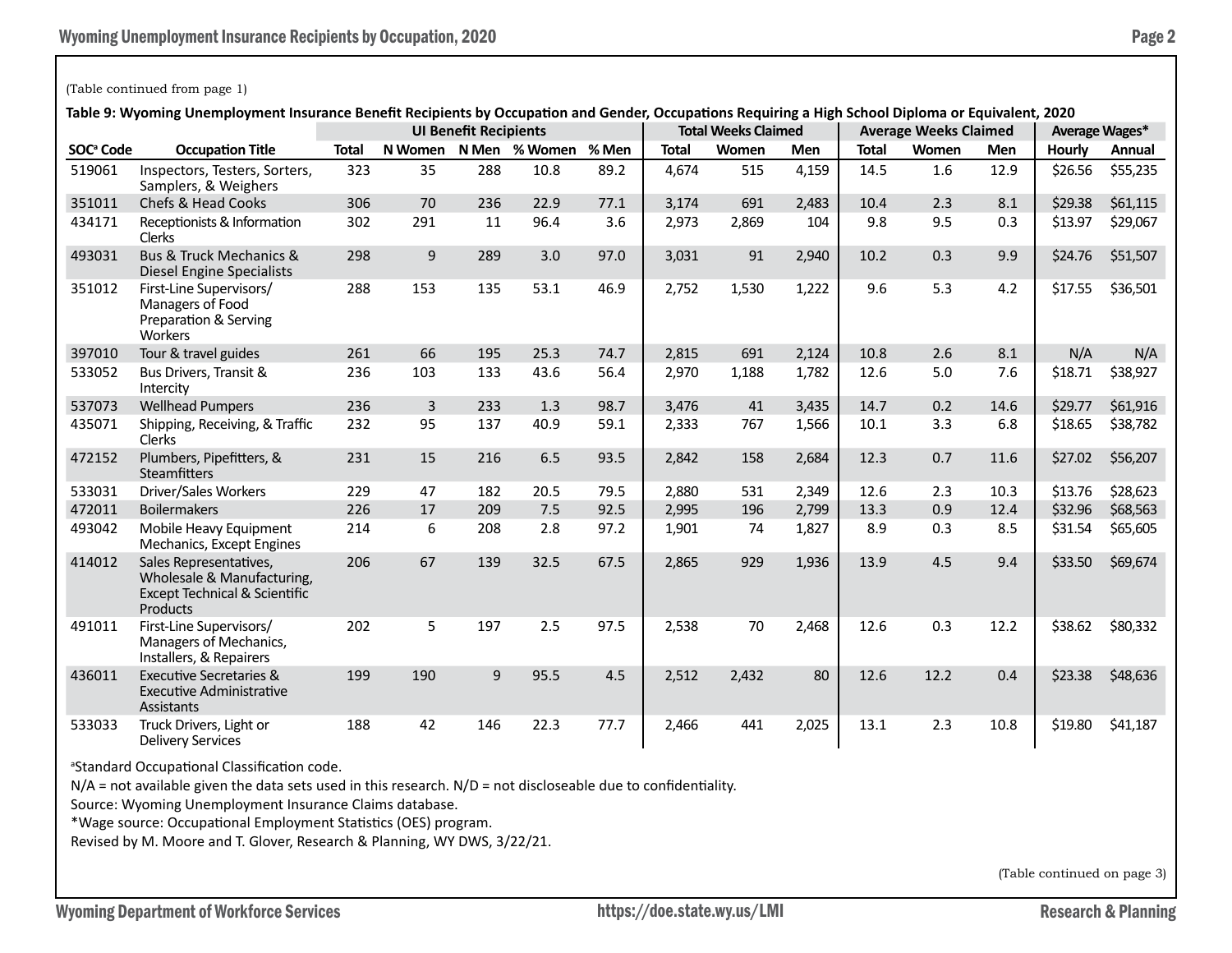### (Table continued from page 2)

**Table 9: Wyoming Unemployment Insurance Benefit Recipients by Occupation and Gender, Occupations Requiring a High School Diploma or Equivalent, 2020**

|                       | rable 5. Wyoming Onemployment msurance benent Recipients by Occupation and Genuer, Occupations Requiring a righ School Diploma or Equivalent, 2020 |              |                |                              |                     |      |              | <b>Total Weeks Claimed</b> |            |              |                              |      |                |          |
|-----------------------|----------------------------------------------------------------------------------------------------------------------------------------------------|--------------|----------------|------------------------------|---------------------|------|--------------|----------------------------|------------|--------------|------------------------------|------|----------------|----------|
|                       |                                                                                                                                                    |              |                | <b>UI Benefit Recipients</b> |                     |      |              |                            |            |              | <b>Average Weeks Claimed</b> |      | Average Wages* |          |
| SOC <sup>ª</sup> Code | <b>Occupation Title</b>                                                                                                                            | <b>Total</b> | N Women        |                              | N Men % Women % Men |      | <b>Total</b> | Women                      | <b>Men</b> | <b>Total</b> | Women                        | Men  | Hourly         | Annual   |
| 436013                | Medical Secretaries &<br><b>Administrative Assistants</b>                                                                                          | 187          | 180            | $\overline{7}$               | 96.3                | 3.7  | 1,454        | 1,384                      | 70         | 7.8          | 7.4                          | 0.4  | \$16.73        | \$34,788 |
| 371011                | First-Line Supervisors/<br>Managers of Housekeeping<br>& Janitorial Workers                                                                        | 156          | 121            | 35                           | 77.6                | 22.4 | 1,610        | 1,291                      | 319        | 10.3         | 8.3                          | 2.0  | \$20.14        | \$41,899 |
| 512090                | Miscellaneous Assemblers &<br><b>Fabricators</b>                                                                                                   | 152          | 22             | 130                          | 14.5                | 85.5 | 1,822        | 246                        | 1,576      | 12.0         | 1.6                          | 10.4 | N/A            | N/A      |
| 475098                | <b>Underground Mining</b><br>Machine Operators &<br>Extraction Workers, All Other                                                                  | 146          | 11             | 135                          | 7.5                 | 92.5 | 2,009        | 195                        | 1,814      | 13.8         | 1.3                          | 12.4 | \$27.98        | \$58,195 |
| 339032                | <b>Security Guards</b>                                                                                                                             | 120          | 31             | 89                           | 25.8                | 74.2 | 1,472        | 432                        | 1.040      | 12.3         | 3.6                          | 8.7  | \$16.65        | \$34,635 |
| 439199                | Office & Administrative<br>Support Workers, All Other                                                                                              | 116          | 106            | 10                           | 91.4                | 8.6  | 1,481        | 1,357                      | 124        | 12.8         | 11.7                         | 1.1  | \$18.22        | \$37,903 |
| 512041                | <b>Structural Metal Fabricators</b><br>& Fitters                                                                                                   | 114          | $\overline{4}$ | 110                          | 3.5                 | 96.5 | 1,594        | 68                         | 1,526      | 14.0         | 0.6                          | 13.4 | \$14.59        | \$30,354 |
| 119141                | Property, Real Estate, &<br><b>Community Association</b><br>Managers                                                                               | 107          | 61             | 46                           | 57.0                | 43.0 | 1,285        | 669                        | 616        | 12.0         | 6.3                          | 5.8  | \$29.60        | \$61,563 |
| 514041                | <b>Machinists</b>                                                                                                                                  | 104          | 5              | 99                           | 4.8                 | 95.2 | 1,250        | 93                         | 1,157      | 12.0         | 0.9                          | 11.1 | \$26.51        | \$55,142 |
| 413091                | Sales Representatives of<br>Services, Except Advertising,<br>Insurance, Financial Services,<br>& Travel                                            | 100          | 23             | 77                           | 23.0                | 77.0 | 1,267        | 193                        | 1,074      | 12.7         | 1.9                          | 10.7 | \$27.90        | \$58,033 |
| 473013                | Helpers--Electricians                                                                                                                              | 100          | 9              | 91                           | 9.0                 | 91.0 | 1.140        | 121                        | 1,019      | 11.4         | 1.2                          | 10.2 | \$15.38        | \$31,997 |
| 473015                | Helpers--Pipelayers,<br>Plumbers, Pipefitters, &<br><b>Steamfitters</b>                                                                            | 100          | 8              | 92                           | 8.0                 | 92.0 | 1,428        | 131                        | 1,297      | 14.3         | 1.3                          | 13.0 | N/A            | N/A      |
| 113071                | Transportation, Storage, &<br><b>Distribution Managers</b>                                                                                         | 98           | 29             | 69                           | 29.6                | 70.4 | 1,382        | 428                        | 954        | 14.1         | 4.4                          | 9.7  | \$44.48        | \$92,515 |
| 519012                | Separating, Filtering,<br>Clarifying, Precipitating,<br>& Still Machine Setters,<br>Operators, & Tenders                                           | 95           | 13             | 82                           | 13.7                | 86.3 | 1,227        | 113                        | 1,114      | 12.9         | 1.2                          | 11.7 | \$37.99        | \$79,029 |
| 472221                | <b>Structural Iron &amp; Steel</b><br><b>Workers</b>                                                                                               | 90           | 4              | 86                           | 4.4                 | 95.6 | 1,228        | 62                         | 1,166      | 13.6         | 0.7                          | 13.0 | \$27.31        | \$56,801 |

a Standard Occupational Classification code.

N/A = not available given the data sets used in this research. N/D = not discloseable due to confidentiality.

Source: Wyoming Unemployment Insurance Claims database.

\*Wage source: Occupational Employment Statistics (OES) program.

Revised by M. Moore and T. Glover, Research & Planning, WY DWS, 3/22/21.

(Table continued on page 4)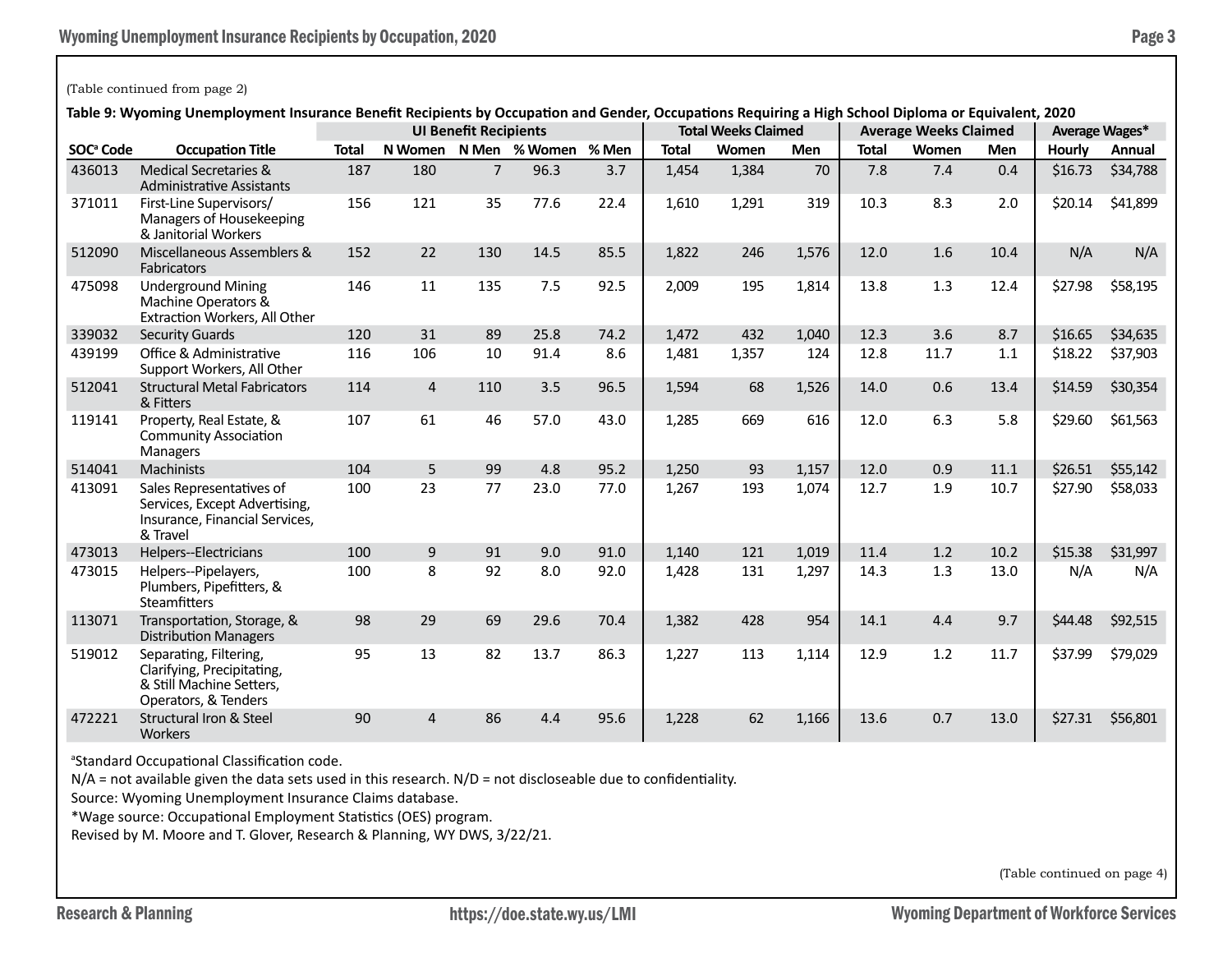## (Table continued from page 3)

**Table 9: Wyoming Unemployment Insurance Benefit Recipients by Occupation and Gender, Occupations Requiring a High School Diploma or Equivalent, 2020**

|                       | rable 9: wyoming Unemployment insurance benefit Recipients by Occupation and Gender, Occupations Requiring a High School Diploma or Equivalent, 2020 |              |                | <b>UI Benefit Recipients</b> |                     |      |              | <b>Total Weeks Claimed</b> |            |              | <b>Average Weeks Claimed</b> |      |         | Average Wages* |
|-----------------------|------------------------------------------------------------------------------------------------------------------------------------------------------|--------------|----------------|------------------------------|---------------------|------|--------------|----------------------------|------------|--------------|------------------------------|------|---------|----------------|
| SOC <sup>ª</sup> Code | <b>Occupation Title</b>                                                                                                                              | <b>Total</b> | N Women        |                              | N Men % Women % Men |      | <b>Total</b> | Women                      | <b>Men</b> | <b>Total</b> | Women                        | Men  | Hourly  | Annual         |
| 433021                | Billing & Posting Clerks &<br><b>Machine Operators</b>                                                                                               | 88           | 82             | 6                            | 93.2                | 6.8  | 975          | 921                        | 54         | 11.1         | 10.5                         | 0.6  | \$19.17 | \$39,869       |
| 399031                | <b>Fitness Trainers &amp; Aerobics</b><br><b>Instructors</b>                                                                                         | 87           | 65             | 22                           | 74.7                | 25.3 | 698          | 548                        | 150        | 8.0          | 6.3                          | 1.7  | \$18.30 | \$38,073       |
| 474011                | <b>Construction &amp; Building</b><br>Inspectors                                                                                                     | 87           | 14             | 73                           | 16.1                | 83.9 | 1,355        | 173                        | 1,182      | 15.6         | 2.0                          | 13.6 | \$28.88 | \$60,071       |
| 211093                | Social & Human Service<br>Assistants                                                                                                                 | 83           | 68             | 15                           | 81.9                | 18.1 | 873          | 701                        | 172        | 10.5         | 8.4                          | 2.1  | \$15.88 | \$33,024       |
| 119081                | <b>Lodging Managers</b>                                                                                                                              | 82           | 45             | 37                           | 54.9                | 45.1 | 886          | 532                        | 354        | 10.8         | 6.5                          | 4.3  | \$32.90 | \$68,428       |
| 399032                | <b>Recreation Workers</b>                                                                                                                            | 80           | 50             | 30                           | 62.5                | 37.5 | 802          | 496                        | 306        | 10.0         | 6.2                          | 3.8  | \$14.60 | \$30,359       |
| 434111                | Interviewers, Except<br>Eligibility & Loan                                                                                                           | 79           | 56             | 23                           | 70.9                | 29.1 | 1,349        | 957                        | 392        | 17.1         | 12.1                         | 5.0  | \$15.41 | \$32,060       |
| 392021                | <b>Nonfarm Animal Caretakers</b>                                                                                                                     | 76           | 67             | 9                            | 88.2                | 11.8 | 771          | 702                        | 69         | 10.1         | 9.2                          | 0.9  | \$11.54 | \$24,001       |
| 274021                | Photographers                                                                                                                                        | 74           | 40             | 34                           | 54.1                | 45.9 | 881          | 529                        | 352        | 11.9         | 7.1                          | 4.8  | \$18.31 | \$38,079       |
| 499098                | Helpers--Installation,<br>Maintenance, & Repair<br><b>Workers</b>                                                                                    | 74           | $\overline{7}$ | 67                           | 9.5                 | 90.5 | 812          | 90                         | 722        | 11.0         | 1.2                          | 9.8  | \$15.25 | \$31,710       |
| 537072                | Pump Operators, Except<br><b>Wellhead Pumpers</b>                                                                                                    | 74           | 6              | 68                           | 8.1                 | 91.9 | 1,111        | 77                         | 1,034      | 15.0         | 1.0                          | 14.0 | \$22.80 | \$47,429       |
| 475097                | Earth Drillers, Except Oil &<br>Gas; & Explosives Workers,<br>Ordnance Handling Experts,<br>& Blasters                                               | 74           | 3              | 71                           | 4.1                 | 95.9 | 1,069        | 53                         | 1,016      | 14.4         | 0.7                          | 13.7 | \$28.39 | \$59,059       |
| 499043                | Maintenance Workers,<br>Machinery                                                                                                                    | 71           | 5              | 66                           | 7.0                 | 93.0 | 702          | 36                         | 666        | 9.9          | 0.5                          | 9.4  | \$31.85 | \$66,248       |
| 435061                | Production, Planning, &<br><b>Expediting Clerks</b>                                                                                                  | 70           | 30             | 40                           | 42.9                | 57.1 | 943          | 383                        | 560        | 13.5         | 5.5                          | 8.0  | \$26.56 | \$55,252       |
| 499099                | Installation, Maintenance, &<br>Repair Workers, All Other                                                                                            | 68           | 4              | 64                           | 5.9                 | 94.1 | 753          | 40                         | 713        | 11.1         | 0.6                          | 10.5 | \$22.81 | \$47,454       |
| 518093                | Petroleum Pump System<br>Operators, Refinery<br>Operators, & Gaugers                                                                                 | 68           | $\overline{4}$ | 64                           | 5.9                 | 94.1 | 832          | 69                         | 763        | 12.2         | 1.0                          | 11.2 | \$38.27 | \$79,608       |
| 514033                | Grinding, Lapping, Polishing,<br>& Buffing Machine Tool<br>Setters, Operators, &<br>Tenders, Metal & Plastic                                         | 68           | N/D            | N/D                          | N/D                 | N/D  | N/D          | N/D                        | N/D        | N/D          | N/D                          | N/D  | \$22.27 | \$46,329       |

a Standard Occupational Classification code.

N/A = not available given the data sets used in this research. N/D = not discloseable due to confidentiality.

Source: Wyoming Unemployment Insurance Claims database.

\*Wage source: Occupational Employment Statistics (OES) program.

Revised by M. Moore and T. Glover, Research & Planning, WY DWS, 3/22/21.

(Table continued on page 5)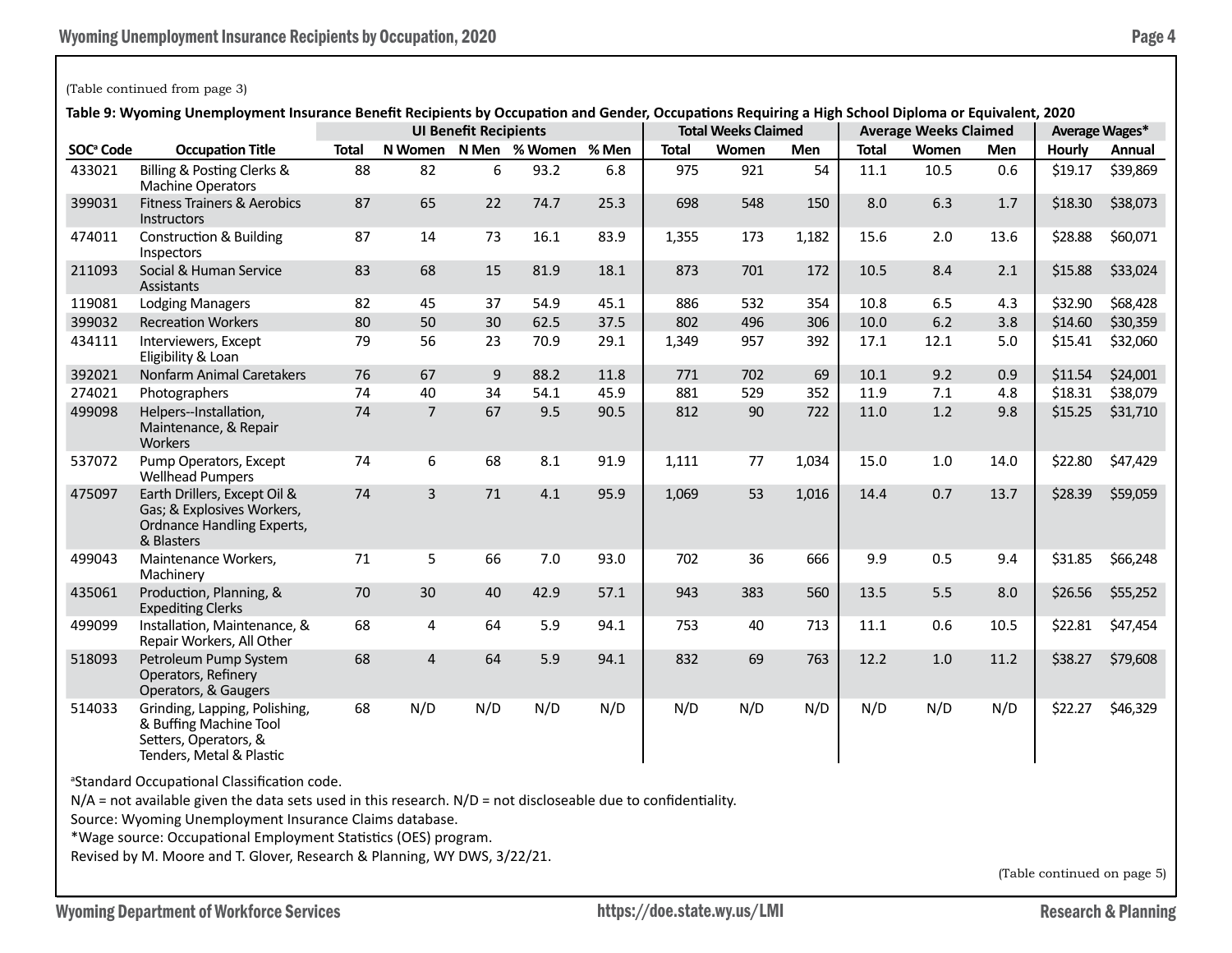#### (Table continued from page 4)

**Table 9: Wyoming Unemployment Insurance Benefit Recipients by Occupation and Gender, Occupations Requiring a High School Diploma or Equivalent, 2020**

|                       | iable 5. Wyoming Onemployment insulance benent Reuplents by Occupation and Genuel, Occupations Requiring a righ School Diploma or Equivalent, 2020 |              |                | <b>UI Benefit Recipients</b> |               |       |              | <b>Total Weeks Claimed</b> |            |              | <b>Average Weeks Claimed</b> |      |         | <b>Average Wages*</b> |
|-----------------------|----------------------------------------------------------------------------------------------------------------------------------------------------|--------------|----------------|------------------------------|---------------|-------|--------------|----------------------------|------------|--------------|------------------------------|------|---------|-----------------------|
| SOC <sup>ª</sup> Code | <b>Occupation Title</b>                                                                                                                            | <b>Total</b> | N Women        |                              | N Men % Women | % Men | <b>Total</b> | Women                      | <b>Men</b> | <b>Total</b> | Women                        | Men  | Hourly  | Annual                |
| 499041                | <b>Industrial Machinery</b><br><b>Mechanics</b>                                                                                                    | 67           | N/D            | N/D                          | N/D           | N/D   | N/D          | N/D                        | N/D        | N/D          | N/D                          | N/D  | \$33.09 | \$68,834              |
| 391098                | <b>First-Line Supervisors</b><br>of Personal Service &<br><b>Entertainment &amp; Recreation</b><br>Workers, Except Gambling<br><b>Services</b>     | 65           | 39             | 26                           | 60.0          | 40.0  | 692          | 344                        | 348        | 10.6         | 5.3                          | 5.4  | \$19.23 | \$39,991              |
| 472071                | Paving, Surfacing, & Tamping<br><b>Equipment Operators</b>                                                                                         | 63           | 9              | 54                           | 14.3          | 85.7  | 788          | 146                        | 642        | 12.5         | 2.3                          | 10.2 | \$24.83 | \$51,649              |
| 475022                | <b>Excavating &amp; Loading</b><br>Machine & Dragline<br><b>Operators, Surface Mining</b>                                                          | 62           | 3              | 59                           | 4.8           | 95.2  | 609          | 46                         | 563        | 9.8          | 0.7                          | 9.1  | \$33.81 | \$70,330              |
| 433071                | <b>Tellers</b>                                                                                                                                     | 61           | 57             | $\overline{4}$               | 93.4          | 6.6   | 654          | 638                        | 16         | 10.7         | 10.5                         | 0.3  | \$14.27 | \$29,681              |
| 333051                | Police & Sheriffs Patrol<br><b>Officers</b>                                                                                                        | 58           | 13             | 45                           | 22.4          | 77.6  | 576          | 146                        | 430        | 9.9          | 2.5                          | 7.4  | \$26.98 | \$56,120              |
| 518099                | Plant & System Operators,<br>All Other                                                                                                             | 56           | $\overline{4}$ | 52                           | 7.1           | 92.9  | 683          | 96                         | 587        | 12.2         | 1.7                          | 10.5 | \$27.58 | \$57,371              |
| 537021                | Crane & Tower Operators                                                                                                                            | 56           | 0              | 56                           | 0.0           | 100.0 | 491          | 0                          | 491        | 8.8          | 0.0                          | 8.8  | \$30.54 | \$63,519              |
| 371012                | First-Line Supervisors/<br>Managers of Landscaping,<br>Lawn Service, &<br>Groundskeeping Workers                                                   | 54           | 16             | 38                           | 29.6          | 70.4  | 478          | 129                        | 349        | 8.9          | 2.4                          | 6.5  | \$24.33 | \$50,604              |
| 493093                | Tire Repairers & Changers                                                                                                                          | 54           | N/D            | N/D                          | N/D           | N/D   | N/D          | N/D                        | N/D        | N/D          | N/D                          | N/D  | \$17.41 | \$36,205              |
| 434181                | Reservation & Transportation<br><b>Ticket Agents &amp; Travel Clerks</b>                                                                           | 53           | 28             | 25                           | 52.8          | 47.2  | 672          | 395                        | 277        | 12.7         | 7.5                          | 5.2  | \$12.12 | \$25,209              |
| 435032                | Dispatchers, Except Police,<br>Fire, & Ambulance                                                                                                   | 51           | 24             | 27                           | 47.1          | 52.9  | 609          | 221                        | 388        | 11.9         | 4.3                          | 7.6  | \$22.41 | \$46,607              |
| 119013                | Farmers, Ranchers, & Other<br><b>Agricultural Managers</b>                                                                                         | 51           | 17             | 34                           | 33.3          | 66.7  | 667          | 254                        | 413        | 13.1         | 5.0                          | 8.1  | N/A     | N/A                   |
| 419022                | <b>Real Estate Sales Agents</b>                                                                                                                    | 50           | 31             | 19                           | 62.0          | 38.0  | 443          | 306                        | 137        | 8.9          | 6.1                          | 2.7  | \$34.36 | \$71,460              |
| 531047                | First-Line Supervisors of<br>Transportation & Material-<br>Moving Workers, Except<br><b>Aircraft Cargo Handling</b><br><b>Supervisors</b>          | 49           | $\overline{4}$ | 45                           | 8.2           | 91.8  | 665          | 63                         | 602        | 13.6         | 1.3                          | 12.3 | \$31.70 | \$65,945              |
| 472211                | <b>Sheet Metal Workers</b>                                                                                                                         | 49           | 0              | 49                           | 0.0           | 100.0 | 507          | 0                          | 507        | 10.3         | 0.0                          | 10.3 | \$21.74 | \$45,213              |

<sup>a</sup>Standard Occupational Classification code.

N/A = not available given the data sets used in this research. N/D = not discloseable due to confidentiality.

Source: Wyoming Unemployment Insurance Claims database.

\*Wage source: Occupational Employment Statistics (OES) program.

Revised by M. Moore and T. Glover, Research & Planning, WY DWS, 3/22/21.

(Table continued on page 6)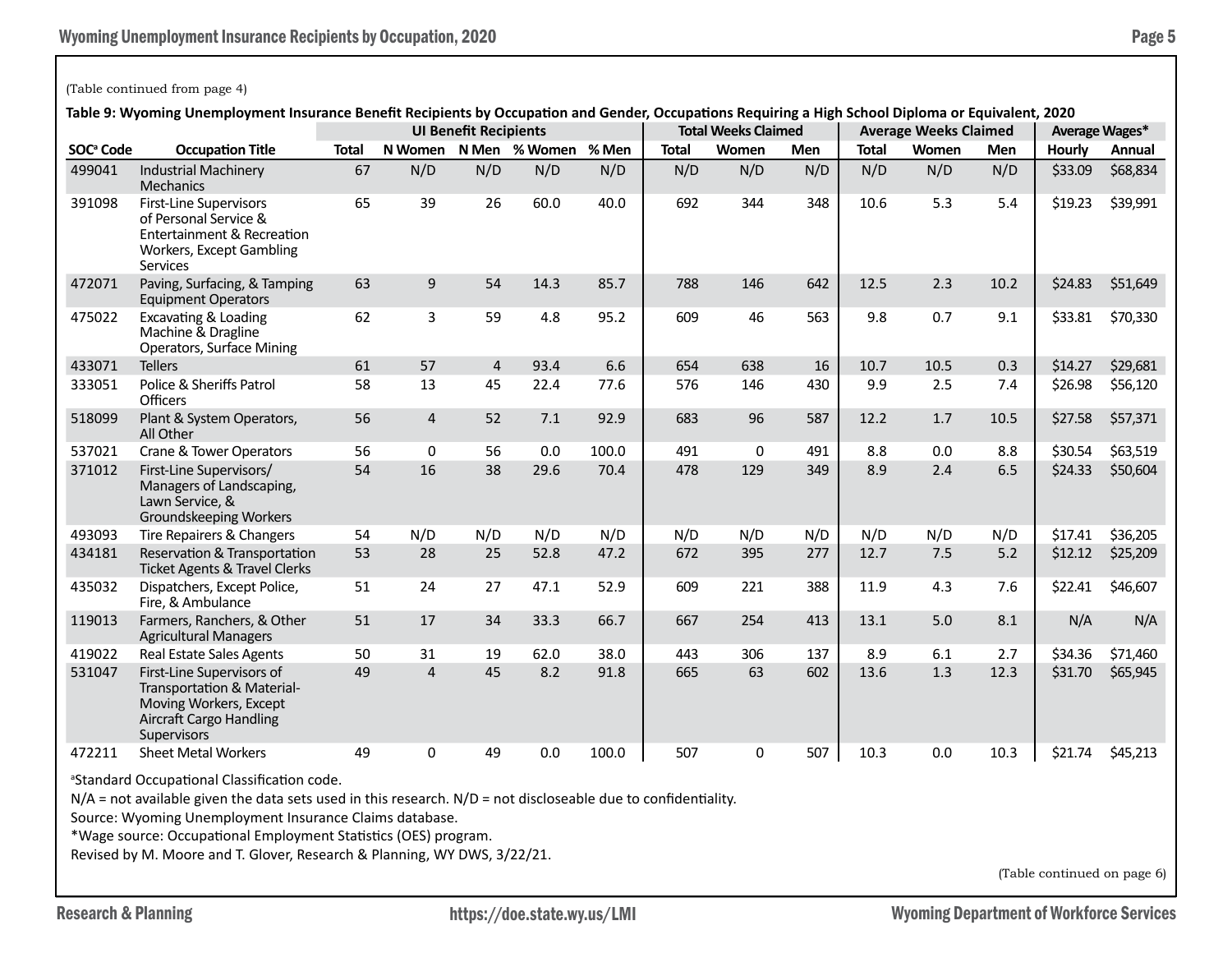#### (Table continued from page 5)

**Table 9: Wyoming Unemployment Insurance Benefit Recipients by Occupation and Gender, Occupations Requiring a High School Diploma or Equivalent, 2020**

|                       | iable 3. Wyomnig Unemployment insulance benent Recipients by Occupation and Genuel, Occupations Requiring a mgh School Diploma or Equivalent, 2020 |              |                | <b>UI Benefit Recipients</b> |                     |       |              | <b>Total Weeks Claimed</b> |            |              | <b>Average Weeks Claimed</b> |      |         | Average Wages* |
|-----------------------|----------------------------------------------------------------------------------------------------------------------------------------------------|--------------|----------------|------------------------------|---------------------|-------|--------------|----------------------------|------------|--------------|------------------------------|------|---------|----------------|
| SOC <sup>ª</sup> Code | <b>Occupation Title</b>                                                                                                                            | <b>Total</b> | N Women        |                              | N Men % Women % Men |       | <b>Total</b> | Women                      | <b>Men</b> | <b>Total</b> | Women                        | Men  | Hourly  | Annual         |
| 253021                | Self-Enrichment Teachers                                                                                                                           | 48           | 27             | 21                           | 56.3                | 43.8  | 548          | 335                        | 213        | 11.4         | 7.0                          | 4.4  | \$21.15 | \$43,984       |
| 396011                | Baggage Porters & Bellhops                                                                                                                         | 48           | N/D            | N/D                          | N/D                 | N/D   | N/D          | N/D                        | N/D        | N/D          | N/D                          | N/D  | \$14.80 | \$30,784       |
| 413041                | <b>Travel Agents</b>                                                                                                                               | 47           | 36             | 11                           | 76.6                | 23.4  | 959          | 779                        | 180        | 20.4         | 16.6                         | 3.8  | \$19.63 | \$40,821       |
| 518031                | Water & Wastewater<br>Treatment Plant & System<br>Operators                                                                                        | 47           | 5              | 42                           | 10.6                | 89.4  | 649          | 78                         | 571        | 13.8         | 1.7                          | 12.1 | \$24.79 | \$51,565       |
| 514122                | Welding, Soldering, &<br><b>Brazing Machine Setters,</b><br>Operators, & Tenders                                                                   | 47           | $\overline{4}$ | 43                           | 8.5                 | 91.5  | 622          | 76                         | 546        | 13.2         | 1.6                          | 11.6 | N/A     | N/A            |
| 451011                | First-Line Supervisors/<br>Managers of Farming,<br>Fishing, & Forestry Workers                                                                     | 46           | N/D            | N/D                          | N/D                 | N/D   | N/D          | N/D                        | N/D        | N/D          | N/D                          | N/D  | \$23.21 | \$48,283       |
| 472132                | Insulation Workers,<br>Mechanical                                                                                                                  | 46           | N/D            | N/D                          | N/D                 | N/D   | N/D          | N/D                        | N/D        | N/D          | N/D                          | N/D  | \$22.44 | \$46,676       |
| 499051                | <b>Electrical Power-Line</b><br>Installers & Repairers                                                                                             | 45           | 0              | 45                           | 0.0                 | 100.0 | 356          | $\mathbf 0$                | 356        | 7.9          | 0.0                          | 7.9  | \$38.00 | \$79,033       |
| 472021                | Brickmasons & Blockmasons                                                                                                                          | 44           | $\Omega$       | 44                           | 0.0                 | 100.0 | 468          | $\mathbf 0$                | 468        | 10.6         | 0.0                          | 10.6 | \$26.49 | \$55,102       |
| 518013                | Power Plant Operators                                                                                                                              | 42           | 3              | 39                           | 7.1                 | 92.9  | 577          | 26                         | 551        | 13.7         | 0.6                          | 13.1 | \$39.11 | \$81,348       |
| 396012                | Concierges                                                                                                                                         | 41           | 22             | 19                           | 53.7                | 46.3  | 387          | 231                        | 156        | 9.4          | 5.6                          | 3.8  | \$22.16 | \$46,087       |
| 413011                | <b>Advertising Sales Agents</b>                                                                                                                    | 40           | 24             | 16                           | 60.0                | 40.0  | 400          | 251                        | 149        | 10.0         | 6.3                          | 3.7  | \$22.93 | \$47,702       |
| 519124                | Coating, Painting, & Spraying<br>Machine Setters, Operators,<br>& Tenders                                                                          | 40           | $\overline{4}$ | 36                           | 10.0                | 90.0  | 451          | 47                         | 404        | 11.3         | 1.2                          | 10.1 | \$21.69 | \$45,112       |
| 292081                | Opticians, Dispensing                                                                                                                              | 39           | 35             | $\overline{4}$               | 89.7                | 10.3  | 235          | 225                        | 10         | 6.0          | 5.8                          | 0.3  | \$14.93 | \$31,064       |
| 474051                | <b>Highway Maintenance</b><br><b>Workers</b>                                                                                                       | 38           | 14             | 24                           | 36.8                | 63.2  | 472          | 172                        | 300        | 12.4         | 4.5                          | 7.9  | \$20.43 | \$42,493       |
| 493021                | Automotive Body & Related<br>Repairers                                                                                                             | 38           | 3              | 35                           | 7.9                 | 92.1  | 447          | 33                         | 414        | 11.8         | 0.9                          | 10.9 | \$21.84 | \$45,432       |
| 433011                | <b>Bill &amp; Account Collectors</b>                                                                                                               | 35           | N/D            | N/D                          | N/D                 | N/D   | N/D          | N/D                        | N/D        | N/D          | N/D                          | N/D  | \$18.25 | \$37,966       |
| 519023                | Mixing & Blending Machine<br>Setters, Operators, & Tenders                                                                                         | 34           | 6              | 28                           | 17.6                | 82.4  | 519          | 51                         | 468        | 15.3         | 1.5                          | 13.8 | \$21.15 | \$43,991       |
| 499096                | Riggers                                                                                                                                            | 34           | N/D            | N/D                          | N/D                 | N/D   | N/D          | N/D                        | N/D        | N/D          | N/D                          | N/D  | \$18.87 | \$39,242       |
| 292052                | <b>Pharmacy Technicians</b>                                                                                                                        | 33           | N/D            | N/D                          | N/D                 | N/D   | N/D          | N/D                        | N/D        | N/D          | N/D                          | N/D  | \$18.26 | \$37,977       |
| 173031                | Surveying & Mapping<br>Technicians                                                                                                                 | 33           | $\overline{7}$ | 26                           | 21.2                | 78.8  | 416          | 92                         | 324        | 12.6         | 2.8                          | 9.8  | \$24.34 | \$50,627       |

a Standard Occupational Classification code.

N/A = not available given the data sets used in this research. N/D = not discloseable due to confidentiality.

Source: Wyoming Unemployment Insurance Claims database.

\*Wage source: Occupational Employment Statistics (OES) program.

Revised by M. Moore and T. Glover, Research & Planning, WY DWS, 3/22/21.

(Table continued on page 7)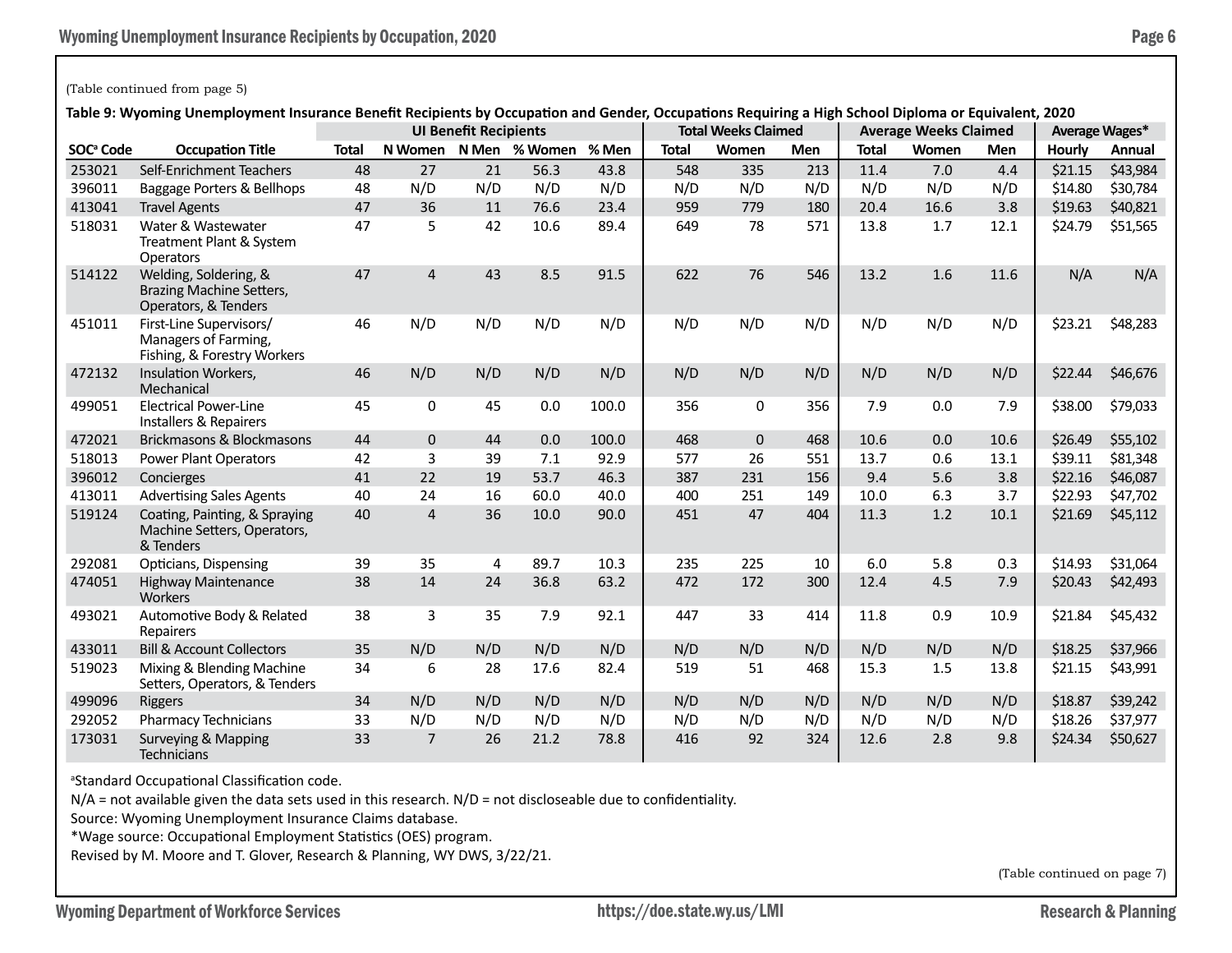#### (Table continued from page 6)

**Table 9: Wyoming Unemployment Insurance Benefit Recipients by Occupation and Gender, Occupations Requiring a High School Diploma or Equivalent, 2020**

|                       | <u>of formula one inprovincial insurance benena accipients by occupation and ocnaci, occupations acquiring a rugh</u> |              |     | <b>UI Benefit Recipients</b> |                       |       |              | <b>Total Weeks Claimed</b> |             |              | <b>Average Weeks Claimed</b> |      |         | Average Wages* |
|-----------------------|-----------------------------------------------------------------------------------------------------------------------|--------------|-----|------------------------------|-----------------------|-------|--------------|----------------------------|-------------|--------------|------------------------------|------|---------|----------------|
| SOC <sup>ª</sup> Code | <b>Occupation Title</b>                                                                                               | <b>Total</b> |     |                              | N Women N Men % Women | % Men | <b>Total</b> | Women                      | <b>Men</b>  | <b>Total</b> | Women                        | Men  | Hourly  | Annual         |
| 499044                | Millwrights                                                                                                           | 33           | 0   | 33                           | 0.0                   | 100.0 | 480          | $\mathbf 0$                | 480         | 14.5         | 0.0                          | 14.5 | \$31.26 | \$65,017       |
| 433051                | Payroll & Timekeeping Clerks                                                                                          | 32           | 32  | $\mathbf 0$                  | 100.0                 | 0.0   | 398          | 398                        | <b>NULL</b> | 12.4         | 12.4                         | 0.0  | \$20.93 | \$43,536       |
| 413021                | <b>Insurance Sales Agents</b>                                                                                         | 32           | 21  | 11                           | 65.6                  | 34.4  | 304          | 208                        | 96          | 9.5          | 6.5                          | 3.0  | \$28.80 | \$59,910       |
| 534022                | Railroad Brake, Signal,<br>& Switch Operators &<br><b>Locomotive Firers</b>                                           | 32           | 11  | 21                           | 34.4                  | 65.6  | 408          | 167                        | 241         | 12.8         | 5.2                          | 7.5  | \$29.64 | \$61,642       |
| 518021                | <b>Stationary Engineers &amp; Boiler</b><br><b>Operators</b>                                                          | 32           | 5   | 27                           | 15.6                  | 84.4  | 372          | 76                         | 296         | 11.6         | 2.4                          | 9.3  | \$36.05 | \$74,974       |
| 475042                | Mine Cutting & Channeling<br><b>Machine Operators</b>                                                                 | 32           | N/D | N/D                          | N/D                   | N/D   | N/D          | N/D                        | N/D         | N/D          | N/D                          | N/D  | N/A     | N/A            |
| 499012                | Control & Valve Installers &<br>Repairers, Except Mechanical<br>Door                                                  | 32           | 0   | 32                           | 0.0                   | 100.0 | 424          | $\mathbf 0$                | 424         | 13.3         | 0.0                          | 13.3 | \$33.97 | \$70,656       |
| 439041                | <b>Insurance Claims &amp; Policy</b><br><b>Processing Clerks</b>                                                      | 31           | N/D | N/D                          | N/D                   | N/D   | N/D          | N/D                        | N/D         | N/D          | N/D                          | N/D  | \$17.51 | \$36,430       |
| 399041                | <b>Residential Advisors</b>                                                                                           | 31           | 23  | 8                            | 74.2                  | 25.8  | 330          | 219                        | 111         | 10.6         | 7.1                          | 3.6  | \$14.63 | \$30,428       |
| 411012                | First-Line Supervisors/<br>Managers of Non-Retail Sales<br><b>Workers</b>                                             | 31           | 11  | 20                           | 35.5                  | 64.5  | 380          | 136                        | 244         | 12.3         | 4.4                          | 7.9  | \$30.28 | \$62,986       |
| 519122                | Painters, Transportation<br>Equipment                                                                                 | 31           | 3   | 28                           | 9.7                   | 90.3  | 409          | 31                         | 378         | 13.2         | 1.0                          | 12.2 | N/A     | N/A            |
| 536098                | Aircraft Service Attendants &<br>Transportation Workers, All<br>Other                                                 | 29           | 11  | 18                           | 37.9                  | 62.1  | 284          | 101                        | 183         | 9.8          | 3.5                          | 6.3  | \$19.56 | \$40,685       |
| 475081                | <b>Helpers--Extraction Workers</b>                                                                                    | 29           | 3   | 26                           | 10.3                  | 89.7  | 434          | 34                         | 400         | 15.0         | 1.2                          | 13.8 | \$19.03 | \$39,590       |
| 439021                | Data Entry Keyers                                                                                                     | 28           | 24  | $\overline{a}$               | 85.7                  | 14.3  | 342          | 255                        | 87          | 12.2         | 9.1                          | 3.1  | \$14.50 | \$30,170       |
| 232093                | Title Examiners, Abstractors,<br>& Searchers                                                                          | 28           | 17  | 11                           | 60.7                  | 39.3  | 381          | 279                        | 102         | 13.6         | 10.0                         | 3.6  | \$22.61 | \$47,030       |
| 331099                | First-Line Supervisors/<br>Managers, Protective Service<br>Workers, All Other                                         | 27           | 13  | 14                           | 48.1                  | 51.9  | 253          | 81                         | 172         | 9.4          | 3.0                          | 6.4  | N/A     | N/A            |
| 373012                | Pesticide Handlers, Sprayers,<br>& Applicators, Vegetation                                                            | 27           | 4   | 23                           | 14.8                  | 85.2  | 232          | 20                         | 212         | 8.6          | 0.7                          | 7.9  | \$19.04 | \$39,602       |
| 271026                | Merchandise Displayers &<br><b>Window Trimmers</b>                                                                    | 26           | 23  | 3                            | 88.5                  | 11.5  | 277          | 250                        | 27          | 10.7         | 9.6                          | 1.0  | \$14.27 | \$29,676       |

a Standard Occupational Classification code.

 $N/A$  = not available given the data sets used in this research.  $N/D$  = not discloseable due to confidentiality.

Source: Wyoming Unemployment Insurance Claims database.

\*Wage source: Occupational Employment Statistics (OES) program.

Revised by M. Moore and T. Glover, Research & Planning, WY DWS, 3/22/21.

(Table continued on page 8)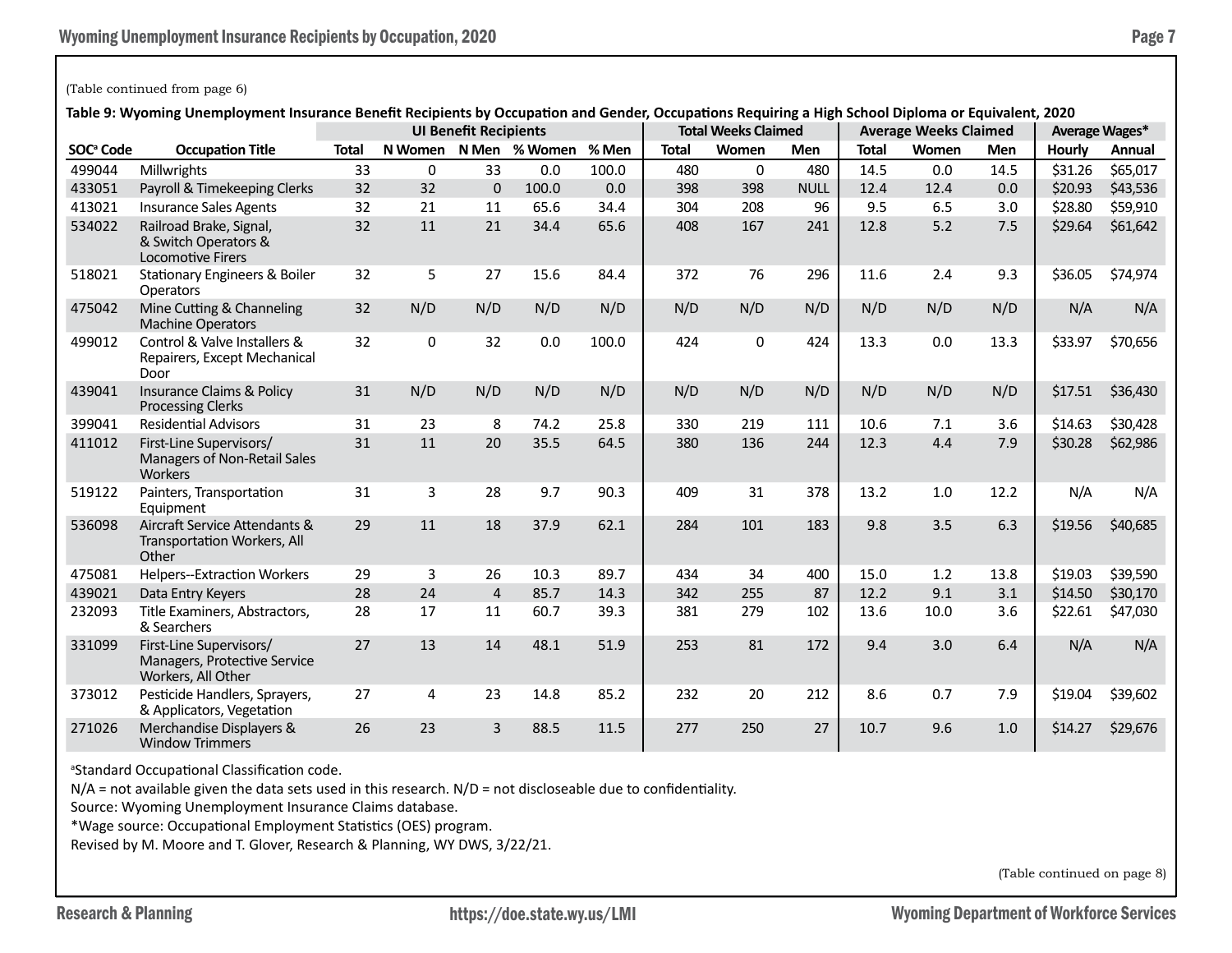### (Table continued from page 7)

**Table 9: Wyoming Unemployment Insurance Benefit Recipients by Occupation and Gender, Occupations Requiring a High School Diploma or Equivalent, 2020**

|                       | onemployment modiume benefit neuplems by occupation and ochaely occupations helpaning a might |              |              | <b>UI Benefit Recipients</b> |               |       |              | <b>Total Weeks Claimed</b> |             |              | <b>Average Weeks Claimed</b> |            |               | Average Wages* |
|-----------------------|-----------------------------------------------------------------------------------------------|--------------|--------------|------------------------------|---------------|-------|--------------|----------------------------|-------------|--------------|------------------------------|------------|---------------|----------------|
| SOC <sup>ª</sup> Code | <b>Occupation Title</b>                                                                       | <b>Total</b> | N Women      |                              | N Men % Women | % Men | <b>Total</b> | Women                      | <b>Men</b>  | <b>Total</b> | Women                        | <b>Men</b> | <b>Hourly</b> | Annual         |
| 519032                | <b>Cutting &amp; Slicing Machine</b><br>Setters, Operators, & Tenders                         | 26           | N/D          | N/D                          | N/D           | N/D   | N/D          | N/D                        | N/D         | N/D          | N/D                          | N/D        | \$21.06       | \$43,798       |
| 536051                | <b>Transportation Inspectors</b>                                                              | 26           | N/D          | N/D                          | N/D           | N/D   | N/D          | N/D                        | N/D         | N/D          | N/D                          | N/D        | \$34.14       | \$71,016       |
| 312022                | <b>Physical Therapist Aides</b>                                                               | 25           | 22           | 3                            | 88.0          | 12.0  | 241          | 209                        | 32          | 9.6          | 8.4                          | 1.3        | \$12.66       | \$26,323       |
| 132082                | <b>Tax Preparers</b>                                                                          | 25           | 20           | 5                            | 80.0          | 20.0  | 322          | 257                        | 65          | 12.9         | 10.3                         | 2.6        | \$15.24       | \$31,694       |
| 435011                | Cargo & Freight Agents                                                                        | 24           | 6            | 18                           | 25.0          | 75.0  | 343          | 121                        | 222         | 14.3         | 5.0                          | 9.3        | \$24.65       | \$51,272       |
| 392011                | <b>Animal Trainers</b>                                                                        | 23           | 15           | 8                            | 65.2          | 34.8  | 282          | 196                        | 86          | 12.3         | 8.5                          | 3.7        | \$15.41       | \$32,057       |
| 536041                | <b>Traffic Technicians</b>                                                                    | 23           | 15           | 8                            | 65.2          | 34.8  | 312          | 265                        | 47          | 13.6         | 11.5                         | 2.0        | \$22.37       | \$46,522       |
| 435021                | <b>Couriers &amp; Messengers</b>                                                              | 23           | 13           | 10                           | 56.5          | 43.5  | 294          | 148                        | 146         | 12.8         | 6.4                          | 6.3        | \$14.22       | \$29,576       |
| 492096                | <b>Electronic Equipment</b><br>Installers & Repairers, Motor<br>Vehicles                      | 23           | 5            | 18                           | 21.7          | 78.3  | 280          | 49                         | 231         | 12.2         | 2.1                          | 10.0       | N/A           | N/A            |
| 493043                | Rail Car Repairers                                                                            | 23           | $\mathbf{0}$ | 23                           | 0.0           | 100.0 | 262          | $\mathbf{0}$               | 262         | 11.4         | 0.0                          | 11.4       | \$27.18       | \$56,543       |
| 537071                | Gas Compressor & Gas<br><b>Pumping Station Operators</b>                                      | 23           | 0            | 23                           | 0.0           | 100.0 | 352          | $\Omega$                   | 352         | 15.3         | 0.0                          | 15.3       | \$29.33       | \$61,003       |
| 319096                | <b>Veterinary Assistants</b><br>& Laboratory Animal<br>Caretakers                             | 22           | N/D          | N/D                          | N/D           | N/D   | N/D          | N/D                        | N/D         | N/D          | N/D                          | N/D        | \$15.10       | \$31,403       |
| 373013                | Tree Trimmers & Pruners                                                                       | 22           | 0            | 22                           | 0.0           | 100.0 | 172          | 0                          | 172         | 7.8          | 0.0                          | 7.8        | \$21.34       | \$44,380       |
| 518092                | <b>Gas Plant Operators</b>                                                                    | 22           | $\Omega$     | 22                           | 0.0           | 100.0 | 337          | $\mathbf 0$                | 337         | 15.3         | 0.0                          | 15.3       | \$36.82       | \$76,590       |
| 433041                | <b>Gaming Cage Workers</b>                                                                    | 21           | 17           | 4                            | 81.0          | 19.0  | 272          | 198                        | 74          | 13.0         | 9.4                          | 3.5        | N/A           | N/A            |
| 419099                | Sales & Related Workers, All<br>Other                                                         | 21           | 15           | 6                            | 71.4          | 28.6  | 320          | 242                        | 78          | 15.2         | 11.5                         | 3.7        | N/A           | N/A            |
| 499052                | Telecommunications Line<br>Installers & Repairers                                             | 21           | 3            | 18                           | 14.3          | 85.7  | 208          | 16                         | 192         | 9.9          | 0.8                          | 9.1        | \$25.32       | \$52,676       |
| 271023                | <b>Floral Designers</b>                                                                       | 20           | 20           | $\Omega$                     | 100.0         | 0.0   | 333          | 333                        | <b>NULL</b> | 16.7         | 16.7                         | 0.0        | \$12.73       | \$26,471       |
| 534031                | Railroad Conductors &<br>Yardmasters                                                          | 20           | 5            | 15                           | 25.0          | 75.0  | 184          | 36                         | 148         | 9.2          | 1.8                          | 7.4        | \$37.06       | \$77,075       |
| 436012                | Legal Secretaries &<br><b>Administrative Assistants</b>                                       | 19           | N/D          | N/D                          | N/D           | N/D   | N/D          | N/D                        | N/D         | N/D          | N/D                          | N/D        | \$19.02       | \$39,565       |
| 454022                | Logging Equipment<br>Operators                                                                | 19           | N/D          | N/D                          | N/D           | N/D   | N/D          | N/D                        | N/D         | N/D          | N/D                          | N/D        | \$20.66       | \$42,968       |
| 319099                | Healthcare Support Workers,<br>All Other                                                      | 18           | N/D          | N/D                          | N/D           | N/D   | N/D          | N/D                        | N/D         | N/D          | N/D                          | N/D        | \$20.53       | \$42,697       |

<sup>a</sup>Standard Occupational Classification code.

N/A = not available given the data sets used in this research. N/D = not discloseable due to confidentiality.

Source: Wyoming Unemployment Insurance Claims database.

\*Wage source: Occupational Employment Statistics (OES) program.

Revised by M. Moore and T. Glover, Research & Planning, WY DWS, 3/22/21.

(Table continued on page 9)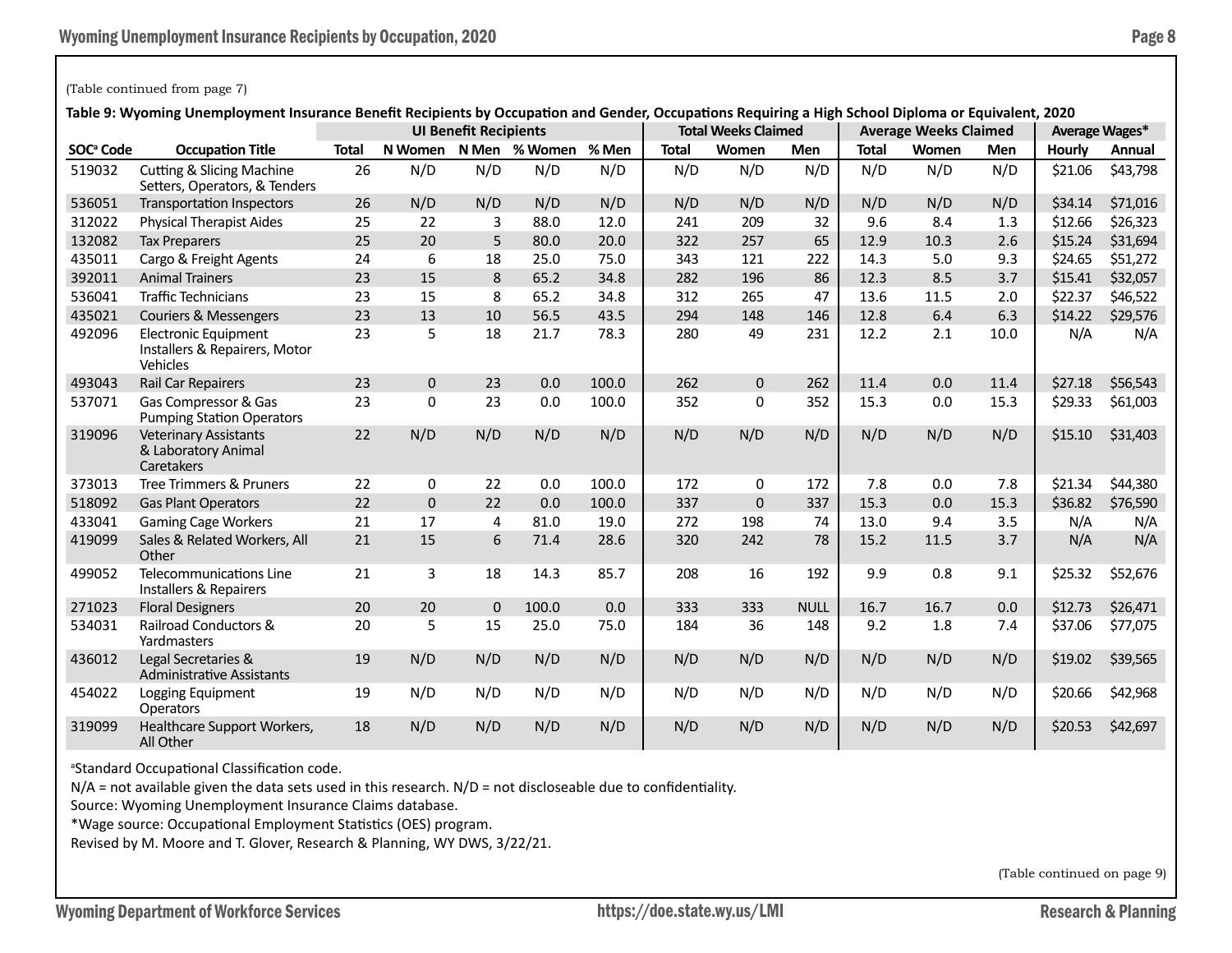#### (Table continued from page 8)

**Table 9: Wyoming Unemployment Insurance Benefit Recipients by Occupation and Gender, Occupations Requiring a High School Diploma or Equivalent, 2020**

|                       | lable 5. Wyoming Onemployment insulance benent Recipients by Occupation and Genuel, Occupations Requiring a righ School Diploma or Equivalent, 2020 |              |                | <b>UI Benefit Recipients</b> |                       |       |              | <b>Total Weeks Claimed</b> |             |              | <b>Average Weeks Claimed</b> |      |         | <b>Average Wages*</b> |
|-----------------------|-----------------------------------------------------------------------------------------------------------------------------------------------------|--------------|----------------|------------------------------|-----------------------|-------|--------------|----------------------------|-------------|--------------|------------------------------|------|---------|-----------------------|
| SOC <sup>ª</sup> Code | <b>Occupation Title</b>                                                                                                                             | <b>Total</b> |                |                              | N Women N Men % Women | % Men | <b>Total</b> | Women                      | <b>Men</b>  | <b>Total</b> | Women                        | Men  | Hourly  | Annual                |
| 519071                | Jewelers & Precious Stone &<br><b>Metal Workers</b>                                                                                                 | 18           | 9              | 9                            | 50.0                  | 50.0  | 187          | 92                         | 95          | 10.4         | 5.1                          | 5.3  | \$27.77 | \$57,752              |
| 393019                | Gaming Service Workers, All<br>Other                                                                                                                | 18           | 6              | 12                           | 33.3                  | 66.7  | 371          | 143                        | 228         | 20.6         | 7.9                          | 12.7 | N/A     | N/A                   |
| 454011                | Forest & Conservation<br>Workers                                                                                                                    | 18           | 6              | 12                           | 33.3                  | 66.7  | 214          | 83                         | 131         | 11.9         | 4.6                          | 7.3  | N/A     | N/A                   |
| 515112                | <b>Printing Press Operators</b>                                                                                                                     | 17           | N/D            | N/D                          | N/D                   | N/D   | N/D          | N/D                        | N/D         | N/D          | N/D                          | N/D  | \$17.27 | \$35,925              |
| 492092                | Electric Motor, Power Tool, &<br><b>Related Repairers</b>                                                                                           | 17           | $\Omega$       | 17                           | 0.0                   | 100.0 | 191          | $\Omega$                   | 191         | 11.2         | 0.0                          | 11.2 | \$20.92 | \$43,506              |
| 519021                | Crushing, Grinding, &<br>Polishing Machine Setters,<br>Operators, & Tenders                                                                         | 17           | $\mathbf{0}$   | 17                           | 0.0                   | 100.0 | 240          | 0                          | 240         | 14.1         | 0.0                          | 14.1 | \$30.37 | \$63,168              |
| 493092                | <b>Recreational Vehicle Service</b><br><b>Technicians</b>                                                                                           | 16           | N/D            | N/D                          | N/D                   | N/D   | N/D          | N/D                        | N/D         | N/D          | N/D                          | N/D  | \$15.90 | \$33,065              |
| 434121                | Library Assistants, Clerical                                                                                                                        | 15           | 15             | $\mathbf{0}$                 | 100.0                 | 0.0   | 199          | 199                        | <b>NULL</b> | 13.3         | 13.3                         | 0.0  | \$15.27 | \$31,754              |
| 435031                | <b>Public Safety</b><br>Telecommunicators                                                                                                           | 15           | 11             | 4                            | 73.3                  | 26.7  | 148          | 88                         | 60          | 9.9          | 5.9                          | 4.0  | \$20.43 | \$42,498              |
| 435111                | Weighers, Measurers,<br>Checkers, & Samplers,<br>Recordkeeping                                                                                      | 15           | 10             | 5                            | 66.7                  | 33.3  | 207          | 138                        | 69          | 13.8         | 9.2                          | 4.6  | \$22.37 | \$46,522              |
| 519011                | <b>Chemical Equipment</b><br>Operators & Tenders                                                                                                    | 15           | N/D            | N/D                          | N/D                   | N/D   | N/D          | N/D                        | N/D         | N/D          | N/D                          | N/D  | \$36.57 | \$76,058              |
| 435052                | <b>Postal Service Mail Carriers</b>                                                                                                                 | 14           | 8              | 6                            | 57.1                  | 42.9  | 175          | 87                         | 88          | 12.5         | 6.2                          | 6.3  | \$24.12 | \$50,170              |
| 519111                | Packaging & Filling Machine<br>Operators & Tenders                                                                                                  | 14           | 8              | 6                            | 57.1                  | 42.9  | 158          | 116                        | 42          | 11.3         | 8.3                          | 3.0  | \$22.38 | \$46,561              |
| 532012                | <b>Commercial Pilots</b>                                                                                                                            | 14           | $\overline{4}$ | 10                           | 28.6                  | 71.4  | 163          | 24                         | 139         | 11.6         | 1.7                          | 9.9  | N/A     | \$77,083              |
| 531041                | <b>Aircraft Cargo Handling</b><br>Supervisors                                                                                                       | 14           | 3              | 11                           | 21.4                  | 78.6  | 132          | 31                         | 101         | 9.4          | 2.2                          | 7.2  | N/A     | N/A                   |
| 475043                | Roof Bolters, Mining                                                                                                                                | 14           | $\Omega$       | 14                           | 0.0                   | 100.0 | 160          | $\Omega$                   | 160         | 11.4         | 0.0                          | 11.4 | \$43.74 | \$90,985              |
| 493022                | <b>Automotive Glass Installers</b><br>& Repairers                                                                                                   | 14           | $\Omega$       | 14                           | 0.0                   | 100.0 | 87           | $\Omega$                   | 87          | 6.2          | 0.0                          | 6.2  | \$18.05 | \$37,535              |
| 493053                | <b>Outdoor Power Equipment</b><br>& Other Small Engine<br>Mechanics                                                                                 | 14           | $\mathbf{0}$   | 14                           | 0.0                   | 100.0 | 77           | 0                          | 77          | 5.5          | 0.0                          | 5.5  | \$19.53 | \$40,626              |
| 419021                | <b>Real Estate Brokers</b>                                                                                                                          | 13           | 10             | 3                            | 76.9                  | 23.1  | 153          | 148                        | 5           | 11.8         | 11.4                         | 0.4  | N/A     | N/A                   |

a Standard Occupational Classification code.

N/A = not available given the data sets used in this research. N/D = not discloseable due to confidentiality.

Source: Wyoming Unemployment Insurance Claims database.

\*Wage source: Occupational Employment Statistics (OES) program.

Revised by M. Moore and T. Glover, Research & Planning, WY DWS, 3/22/21.

(Table continued on page 10)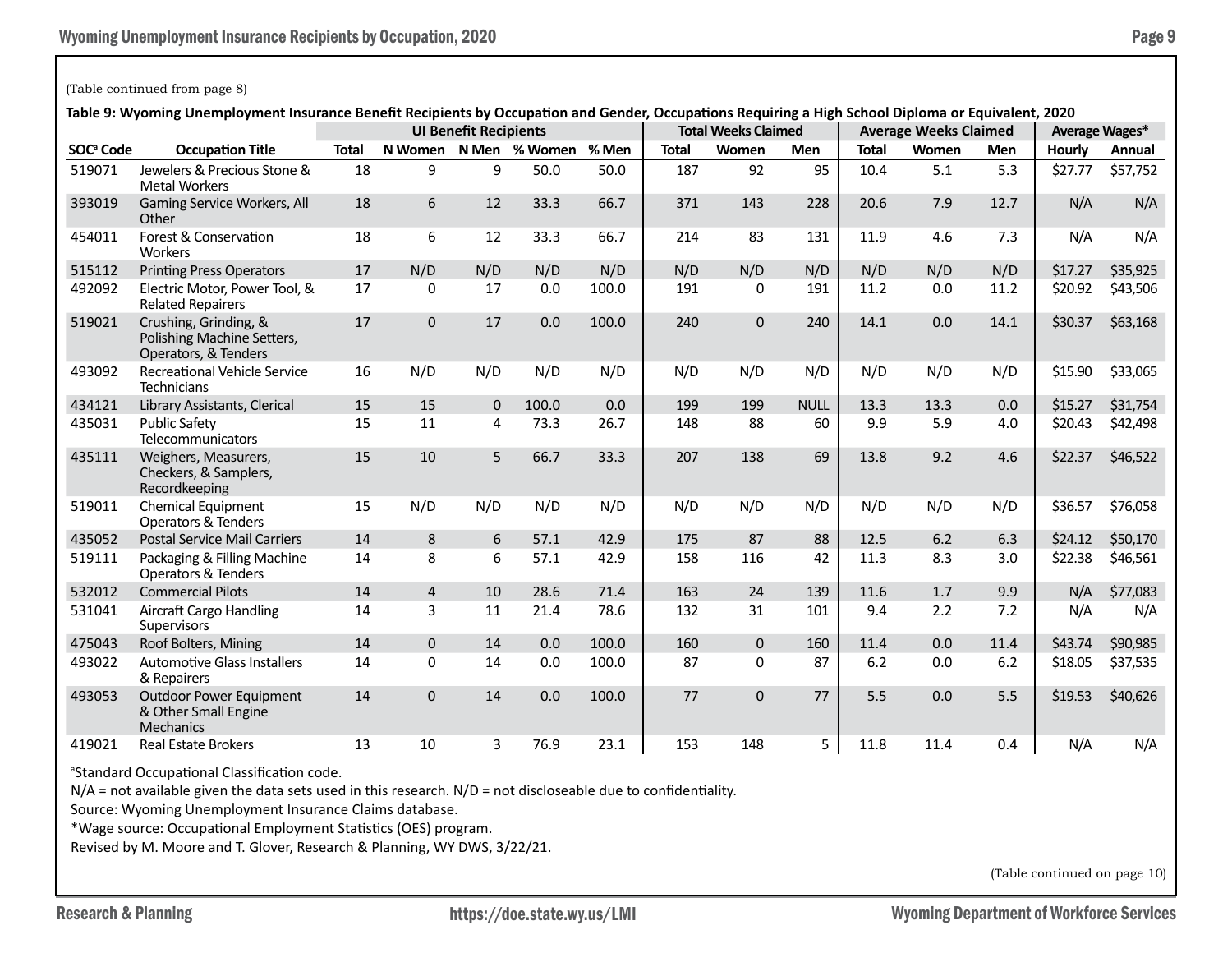#### (Table continued from page 9)

# **Table 9: Wyoming Unemployment Insurance Benefit Recipients by Occupation and Gender, Occupations Requiring a High School Diploma or Equivalent, 2020**

|                       | iable 5. Wyoming Onemployment insulance benent Recipients by Occupation and Gender, Occupations Requiring a righ School Diploma or Equivalent, 2020 |              |                | <b>UI Benefit Recipients</b> |                     |       |              | <b>Total Weeks Claimed</b> |            |              | <b>Average Weeks Claimed</b> |            |         | <b>Average Wages*</b> |
|-----------------------|-----------------------------------------------------------------------------------------------------------------------------------------------------|--------------|----------------|------------------------------|---------------------|-------|--------------|----------------------------|------------|--------------|------------------------------|------------|---------|-----------------------|
| SOC <sup>ª</sup> Code | <b>Occupation Title</b>                                                                                                                             | <b>Total</b> | N Women        |                              | N Men % Women % Men |       | <b>Total</b> | Women                      | <b>Men</b> | <b>Total</b> | Women                        | <b>Men</b> | Hourly  | Annual                |
| 339098                | School Bus Monitors &<br>Protective Service Workers,<br>All Other                                                                                   | 13           | $\overline{4}$ | 9                            | 30.8                | 69.2  | 105          | 8                          | 97         | 8.1          | 0.6                          | 7.5        | \$18.62 | \$38,725              |
| 131031                | Claims Adjusters, Examiners,<br>& Investigators                                                                                                     | 12           | 6              | 6                            | 50.0                | 50.0  | 67           | 42                         | 25         | 5.6          | 3.5                          | 2.1        | \$30.56 | \$63,560              |
| 499091                | Coin, Vending, &<br><b>Amusement Machine</b><br>Servicers & Repairers                                                                               | 12           | N/D            | N/D                          | N/D                 | N/D   | N/D          | N/D                        | N/D        | N/D          | N/D                          | N/D        | N/A     | N/A                   |
| 518091                | Chemical Plant & System<br><b>Operators</b>                                                                                                         | 12           | 0              | 12                           | 0.0                 | 100.0 | 147          | 0                          | 147        | 12.3         | 0.0                          | 12.3       | \$36.43 | \$75,773              |
| 319093                | <b>Medical Equipment</b><br>Preparers                                                                                                               | 11           | N/D            | N/D                          | N/D                 | N/D   | N/D          | N/D                        | N/D        | N/D          | N/D                          | N/D        | \$18.96 | \$39,442              |
| 434031                | Court, Municipal, & License<br>Clerks                                                                                                               | 11           | N/D            | N/D                          | N/D                 | N/D   | N/D          | N/D                        | N/D        | N/D          | N/D                          | N/D        | \$19.15 | \$39,841              |
| 434061                | Eligibility Interviewers,<br><b>Government Programs</b>                                                                                             | 11           | N/D            | N/D                          | N/D                 | N/D   | N/D          | N/D                        | N/D        | N/D          | N/D                          | N/D        | \$21.54 | \$44,812              |
| 517011                | Cabinetmakers & Bench<br>Carpenters                                                                                                                 | 11           | N/D            | N/D                          | N/D                 | N/D   | N/D          | N/D                        | N/D        | N/D          | N/D                          | N/D        | \$19.38 | \$40,320              |
| 499011                | <b>Mechanical Door Repairers</b>                                                                                                                    | 11           | $\mathbf{0}$   | 11                           | 0.0                 | 100.0 | 82           | $\mathbf{0}$               | 82         | 7.5          | 0.0                          | 7.5        | \$20.69 | \$43,039              |
| 333012                | <b>Correctional Officers &amp; Jailers</b>                                                                                                          | 10           | 4              | 6                            | 40.0                | 60.0  | 37           | 6                          | 31         | 3.7          | 0.6                          | 3.1        | \$21.84 | \$45,428              |
| 472121                | <b>Glaziers</b>                                                                                                                                     | 10           | $\overline{0}$ | 10                           | 0.0                 | 100.0 | 122          | $\overline{0}$             | 122        | 12.2         | 0.0                          | 12.2       | \$20.08 | \$41,770              |
| 434141                | <b>New Accounts Clerks</b>                                                                                                                          | 9            | N/D            | N/D                          | N/D                 | N/D   | N/D          | N/D                        | N/D        | N/D          | N/D                          | N/D        | \$17.77 | \$36,965              |
| 553019                | <b>Military Enlisted Tactical</b><br>Operations & Air/Weap                                                                                          | 9            | $\overline{3}$ | 6                            | 33.3                | 66.7  | 74           | 26                         | 48         | 8.2          | 2.9                          | 5.3        | N/A     | N/A                   |
| 493041                | Farm Equipment Mechanics<br>& Service Technicians                                                                                                   | 9            | 0              | 9                            | 0.0                 | 100.0 | 98           | 0                          | 98         | 10.9         | 0.0                          | 10.9       | \$25.65 | \$53,346              |
| 434131                | Loan Interviewers & Clerks                                                                                                                          | $\,8\,$      | N/D            | N/D                          | N/D                 | N/D   | N/D          | N/D                        | N/D        | N/D          | N/D                          | N/D        | \$19.33 | \$40,202              |
| 434199                | Information & Record Clerks,<br>All Other                                                                                                           | 8            | N/D            | N/D                          | N/D                 | N/D   | N/D          | N/D                        | N/D        | N/D          | N/D                          | N/D        | \$19.63 | \$40,837              |
| 472022                | Stonemasons                                                                                                                                         | 8            | N/D            | N/D                          | N/D                 | N/D   | N/D          | N/D                        | N/D        | N/D          | N/D                          | N/D        | \$26.73 | \$55,608              |
| 492098                | Security & Fire Alarm<br><b>Systems Installers</b>                                                                                                  | 8            | N/D            | N/D                          | N/D                 | N/D   | N/D          | N/D                        | N/D        | N/D          | N/D                          | N/D        | \$22.88 | \$47,592              |
| 514031                | Cutting, Punching, & Press<br>Machine Setters, Operators,<br>& Tenders, Metal & Plastic                                                             | 8            | 0              | 8                            | 0.0                 | 100.0 | 154          | $\mathbf{0}$               | 154        | 19.3         | 0.0                          | 19.3       | \$20.09 | \$41,793              |

a Standard Occupational Classification code.

N/A = not available given the data sets used in this research. N/D = not discloseable due to confidentiality.

Source: Wyoming Unemployment Insurance Claims database.

\*Wage source: Occupational Employment Statistics (OES) program.

Revised by M. Moore and T. Glover, Research & Planning, WY DWS, 3/22/21.

(Table continued on page 11)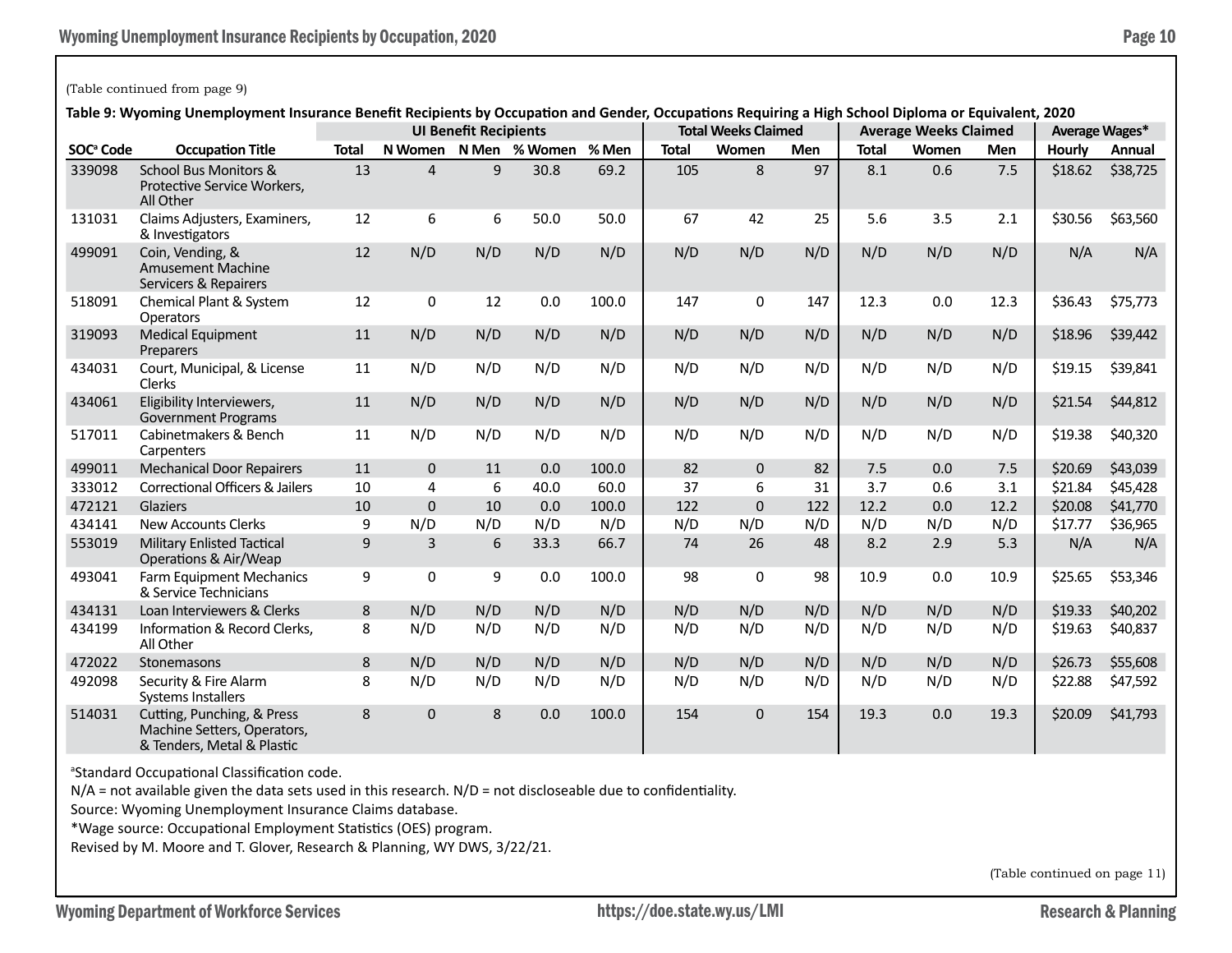# (Table continued from page 10)

**Table 9: Wyoming Unemployment Insurance Benefit Recipients by Occupation and Gender, Occupations Requiring a High School Diploma or Equivalent, 2020**

|                       | iable 3. Wyoming Onemployment insurance benent Recipients by Occupation and Genuel, Occupations Requiring a mgh School Diploma or Equivalent, 2020 |                |                | <b>UI Benefit Recipients</b> |               |       |              | <b>Total Weeks Claimed</b> |              |              | <b>Average Weeks Claimed</b> |            |         | Average Wages* |
|-----------------------|----------------------------------------------------------------------------------------------------------------------------------------------------|----------------|----------------|------------------------------|---------------|-------|--------------|----------------------------|--------------|--------------|------------------------------|------------|---------|----------------|
| SOC <sup>ª</sup> Code | <b>Occupation Title</b>                                                                                                                            | <b>Total</b>   | N Women        |                              | N Men % Women | % Men | <b>Total</b> | Women                      | <b>Men</b>   | <b>Total</b> | Women                        | <b>Men</b> | Hourly  | Annual         |
| 514072                | Molding, Coremaking, &<br>Casting Machine Setters,<br>Operators, & Tenders, Metal<br>& Plastic                                                     | 8              | 0              | 8                            | 0.0           | 100.0 | 146          | $\mathbf{0}$               | 146          | 18.3         | 0.0                          | 18.3       | \$18.88 | \$39,273       |
| 339093                | <b>Transportation Security</b><br><b>Screeners</b>                                                                                                 | $\overline{7}$ | N/D            | N/D                          | N/D           | N/D   | N/D          | N/D                        | N/D          | N/D          | N/D                          | N/D        | \$19.66 | \$40,900       |
| 516099                | Textile, Apparel, &<br>Furnishings Workers, All<br>Other                                                                                           | 7              | N/D            | N/D                          | N/D           | N/D   | N/D          | N/D                        | N/D          | N/D          | N/D                          | N/D        | N/A     | N/A            |
| 311133                | <b>Psychiatric Aides</b>                                                                                                                           | $\overline{7}$ | N/D            | N/D                          | N/D           | N/D   | N/D          | N/D                        | N/D          | N/D          | N/D                          | N/D        | N/A     | N/A            |
| 433061                | <b>Procurement Clerks</b>                                                                                                                          | 7              | N/D            | N/D                          | N/D           | N/D   | N/D          | N/D                        | N/D          | N/D          | N/D                          | N/D        | \$22.61 | \$47,020       |
| 519083                | <b>Ophthalmic Laboratory</b><br><b>Technicians</b>                                                                                                 | $\overline{7}$ | N/D            | N/D                          | N/D           | N/D   | N/D          | N/D                        | N/D          | N/D          | N/D                          | N/D        | \$16.15 | \$33,583       |
| 211094                | <b>Community Health Workers</b>                                                                                                                    | $\overline{7}$ | 4              | 3                            | 57.1          | 42.9  | 71           | 39                         | 32           | 10.1         | 5.6                          | 4.6        | \$24.07 | \$50,063       |
| 393099                | Entertainment Attendants &<br>Related Workers, All Other                                                                                           | $\overline{7}$ | $\overline{4}$ | $\overline{3}$               | 57.1          | 42.9  | 41           | 32                         | $\mathsf{q}$ | 5.9          | 4.6                          | 1.3        | N/A     | N/A            |
| 439051                | Mail Clerks & Mail Machine<br>Operators, Except Postal Service                                                                                     | 7              | 4              | 3                            | 57.1          | 42.9  | 74           | 46                         | 28           | 10.6         | 6.6                          | 4.0        | \$12.48 | \$25,959       |
| 331012                | First-Line Supervisors/<br>Managers of Police &<br><b>Detectives</b>                                                                               | $\overline{7}$ | N/D            | N/D                          | N/D           | N/D   | N/D          | N/D                        | N/D          | N/D          | N/D                          | N/D        | \$38.14 | \$79,330       |
| 393011                | <b>Gaming Dealers</b>                                                                                                                              | $\overline{7}$ | N/D            | N/D                          | N/D           | N/D   | N/D          | N/D                        | N/D          | N/D          | N/D                          | N/D        | N/A     | N/A            |
| 534011                | Locomotive Engineers                                                                                                                               | $\overline{7}$ | N/D            | N/D                          | N/D           | N/D   | N/D          | N/D                        | N/D          | N/D          | N/D                          | N/D        | \$40.22 | \$83,667       |
| 519192                | Cleaning, Washing, &<br>Metal Pickling Equipment<br><b>Operators &amp; Tenders</b>                                                                 | $\overline{7}$ | N/D            | N/D                          | N/D           | N/D   | N/D          | N/D                        | N/D          | N/D          | N/D                          | N/D        | N/A     | N/A            |
| 391013                | First-Line Supervisors of<br><b>Gambling Services Workers</b>                                                                                      | 6              | 6              | $\mathbf 0$                  | 100.0         | 0.0   | 42           | 42                         | <b>NULL</b>  | 7.0          | 7.0                          | 0.0        | N/A     | N/A            |
| 434071                | <b>File Clerks</b>                                                                                                                                 | 6              | 6              | 0                            | 100.0         | 0.0   | 95           | 95                         | <b>NULL</b>  | 15.8         | 15.8                         | 0.0        | \$12.63 | \$26,279       |
| 519081                | Dental Laboratory<br><b>Technicians</b>                                                                                                            | 6              | 3              | 3                            | 50.0          | 50.0  | 31           | 16                         | 15           | 5.2          | 2.7                          | 2.5        | \$26.81 | \$55,758       |
| 474041                | <b>Hazardous Materials</b><br><b>Removal Workers</b>                                                                                               | 6              | N/D            | N/D                          | N/D           | N/D   | N/D          | N/D                        | N/D          | N/D          | N/D                          | N/D        | \$24.18 | \$50,304       |
| 534013                | Rail Yard Engineers, Dinkey<br>Operators, & Hostlers                                                                                               | 6              | N/D            | N/D                          | N/D           | N/D   | N/D          | N/D                        | N/D          | N/D          | N/D                          | N/D        | N/A     | N/A            |

a Standard Occupational Classification code.

N/A = not available given the data sets used in this research. N/D = not discloseable due to confidentiality.

Source: Wyoming Unemployment Insurance Claims database.

\*Wage source: Occupational Employment Statistics (OES) program.

Revised by M. Moore and T. Glover, Research & Planning, WY DWS, 3/22/21.

(Table continued on page 12)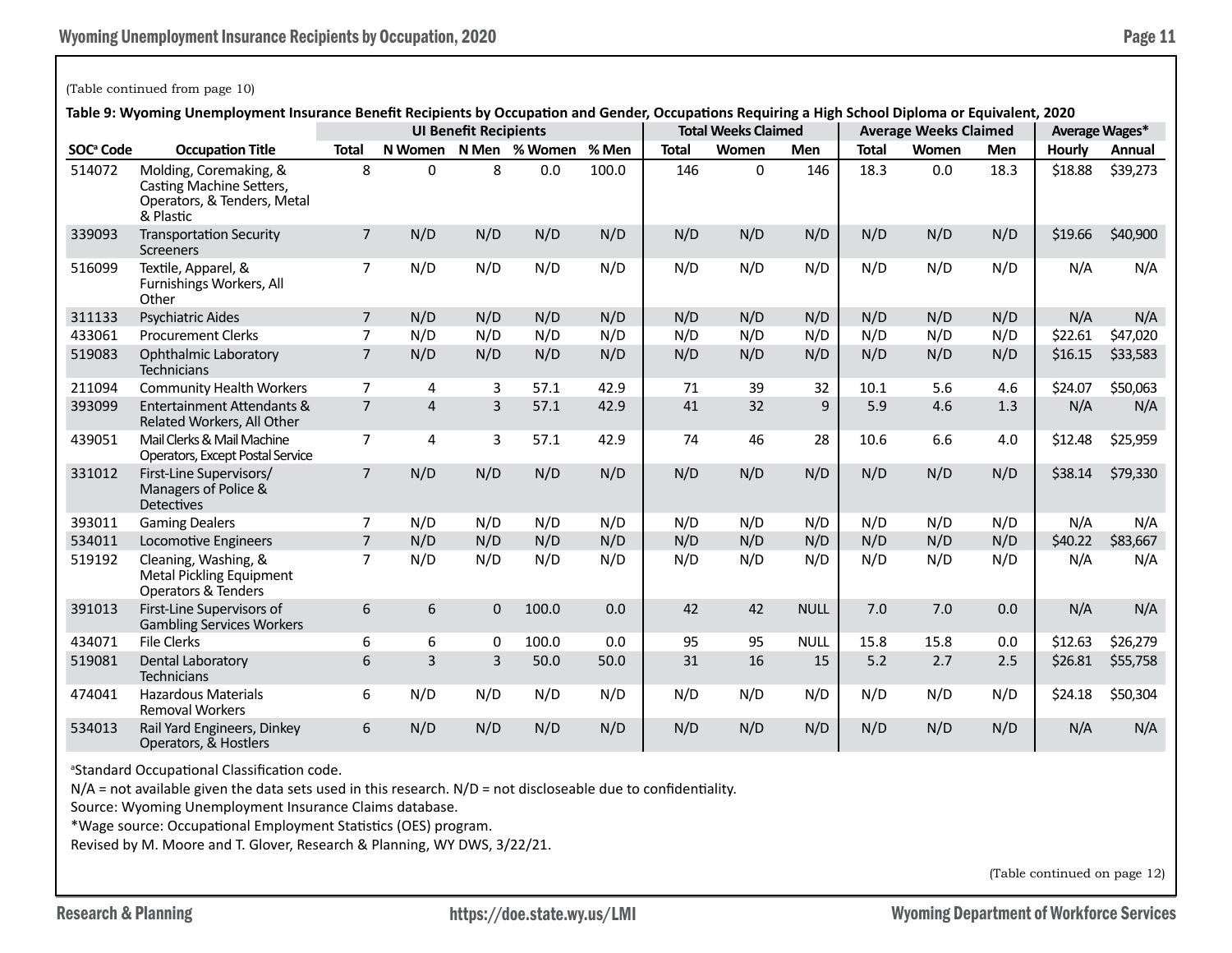#### (Table continued from page 11)

**Table 9: Wyoming Unemployment Insurance Benefit Recipients by Occupation and Gender, Occupations Requiring a High School Diploma or Equivalent, 2020**

|                       | lable 3. Wyoming Onemployment insurance benent Recipients by Occupation and Genuel, Occupations Requiring a mgh School Diploma or Equivalent, 2020 |                |              | <b>UI Benefit Recipients</b> |               |       |              | <b>Total Weeks Claimed</b> |             |              | <b>Average Weeks Claimed</b> |            |         | Average Wages* |
|-----------------------|----------------------------------------------------------------------------------------------------------------------------------------------------|----------------|--------------|------------------------------|---------------|-------|--------------|----------------------------|-------------|--------------|------------------------------|------------|---------|----------------|
| SOC <sup>ª</sup> Code | <b>Occupation Title</b>                                                                                                                            | <b>Total</b>   | N Women      |                              | N Men % Women | % Men | <b>Total</b> | Women                      | <b>Men</b>  | <b>Total</b> | Women                        | <b>Men</b> | Hourly  | Annual         |
| 514193                | Plating Machine Setters,<br>Operators, & Tenders, Metal<br>& Plastic                                                                               | 6              | $\Omega$     | 6                            | 0.0           | 100.0 | 71           | $\Omega$                   | 71          | 11.8         | 0.0                          | 11.8       | N/A     | N/A            |
| 432011                | Switchboard Operators,<br><b>Including Answering Service</b>                                                                                       | 5              | 5            | $\mathbf 0$                  | 100.0         | 0.0   | 36           | 36                         | <b>NULL</b> | 7.2          | 7.2                          | 0.0        | \$14.93 | \$31,045       |
| 312012                | <b>Occupational Therapy Aides</b>                                                                                                                  | 5              | N/D          | N/D                          | N/D           | N/D   | N/D          | N/D                        | N/D         | N/D          | N/D                          | N/D        | N/A     | N/A            |
| 333021                | Detectives & Criminal<br>Investigators                                                                                                             | 5              | N/D          | N/D                          | N/D           | N/D   | N/D          | N/D                        | N/D         | N/D          | N/D                          | N/D        | \$39.37 | \$81,889       |
| 433099                | Financial Clerks, All Other                                                                                                                        | 5              | N/D          | N/D                          | N/D           | N/D   | N/D          | N/D                        | N/D         | N/D          | N/D                          | N/D        | \$17.85 | \$37,127       |
| 331011                | First-Line Supervisors/<br>Managers of Correctional<br><b>Officers</b>                                                                             | 5              | N/D          | N/D                          | N/D           | N/D   | N/D          | N/D                        | N/D         | N/D          | N/D                          | N/D        | \$30.50 | \$63,434       |
| 499069                | Precision Instrument &<br>Equipment Repairers, All<br>Other                                                                                        | 5              | N/D          | N/D                          | N/D           | N/D   | N/D          | N/D                        | N/D         | N/D          | N/D                          | N/D        | \$32.06 | \$66,690       |
| 519151                | <b>Photographic Process</b><br><b>Workers &amp; Processing</b><br><b>Machine Operators</b>                                                         | 5              | N/D          | N/D                          | N/D           | N/D   | N/D          | N/D                        | N/D         | N/D          | N/D                          | N/D        | N/A     | N/A            |
| 472072                | <b>Pile-Driver Operators</b>                                                                                                                       | 5              | 0            | 5                            | 0.0           | 100.0 | 66           | 0                          | 66          | 13.2         | 0.0                          | 13.2       | N/A     | N/A            |
| 474061                | Rail-Track Laying &<br>Maintenance Equipment<br><b>Operators</b>                                                                                   | 5              | $\Omega$     | 5                            | 0.0           | 100.0 | 22           | $\Omega$                   | 22          | 4.4          | 0.0                          | 4.4        | \$32.57 | \$67,750       |
| 514035                | Milling & Planing Machine<br>Setters, Operators, &<br>Tenders, Metal & Plastic                                                                     | 5              | 0            | 5                            | 0.0           | 100.0 | 24           | 0                          | 24          | 4.8          | 0.0                          | 4.8        | N/A     | N/A            |
| 517041                | Sawing Machine Setters,<br>Operators, & Tenders, Wood                                                                                              | 5              | $\mathbf{0}$ | 5                            | 0.0           | 100.0 | 38           | $\mathbf{0}$               | 38          | 7.6          | 0.0                          | 7.6        | \$16.90 | \$35,149       |
| 319095                | <b>Pharmacy Aides</b>                                                                                                                              | 4              | 4            | 0                            | 100.0         | 0.0   | 48           | 48                         | <b>NULL</b> | 12.0         | 12.0                         | 0.0        | \$10.85 | \$22,572       |
| 339021                | <b>Private Detectives &amp;</b><br>Investigators                                                                                                   | $\overline{4}$ | N/D          | N/D                          | N/D           | N/D   | N/D          | N/D                        | N/D         | N/D          | N/D                          | N/D        | N/A     | N/A            |
| 439022                | Word Processors & Typists                                                                                                                          | 4              | N/D          | N/D                          | N/D           | N/D   | N/D          | N/D                        | N/D         | N/D          | N/D                          | N/D        | \$23.46 | \$48,797       |
| 452021                | <b>Animal Breeders</b>                                                                                                                             | $\overline{4}$ | N/D          | N/D                          | N/D           | N/D   | N/D          | N/D                        | N/D         | N/D          | N/D                          | N/D        | N/A     | N/A            |
| 513092                | <b>Food Batchmakers</b>                                                                                                                            | 4              | N/D          | N/D                          | N/D           | N/D   | N/D          | N/D                        | N/D         | N/D          | N/D                          | N/D        | \$14.81 | \$30,796       |
| 515111                | Prepress Technicians &<br><b>Workers</b>                                                                                                           | $\overline{4}$ | N/D          | N/D                          | N/D           | N/D   | N/D          | N/D                        | N/D         | N/D          | N/D                          | N/D        | \$17.21 | \$35,788       |

<sup>a</sup>Standard Occupational Classification code.

N/A = not available given the data sets used in this research. N/D = not discloseable due to confidentiality.

Source: Wyoming Unemployment Insurance Claims database.

\*Wage source: Occupational Employment Statistics (OES) program.

Revised by M. Moore and T. Glover, Research & Planning, WY DWS, 3/22/21.

(Table continued on page 13)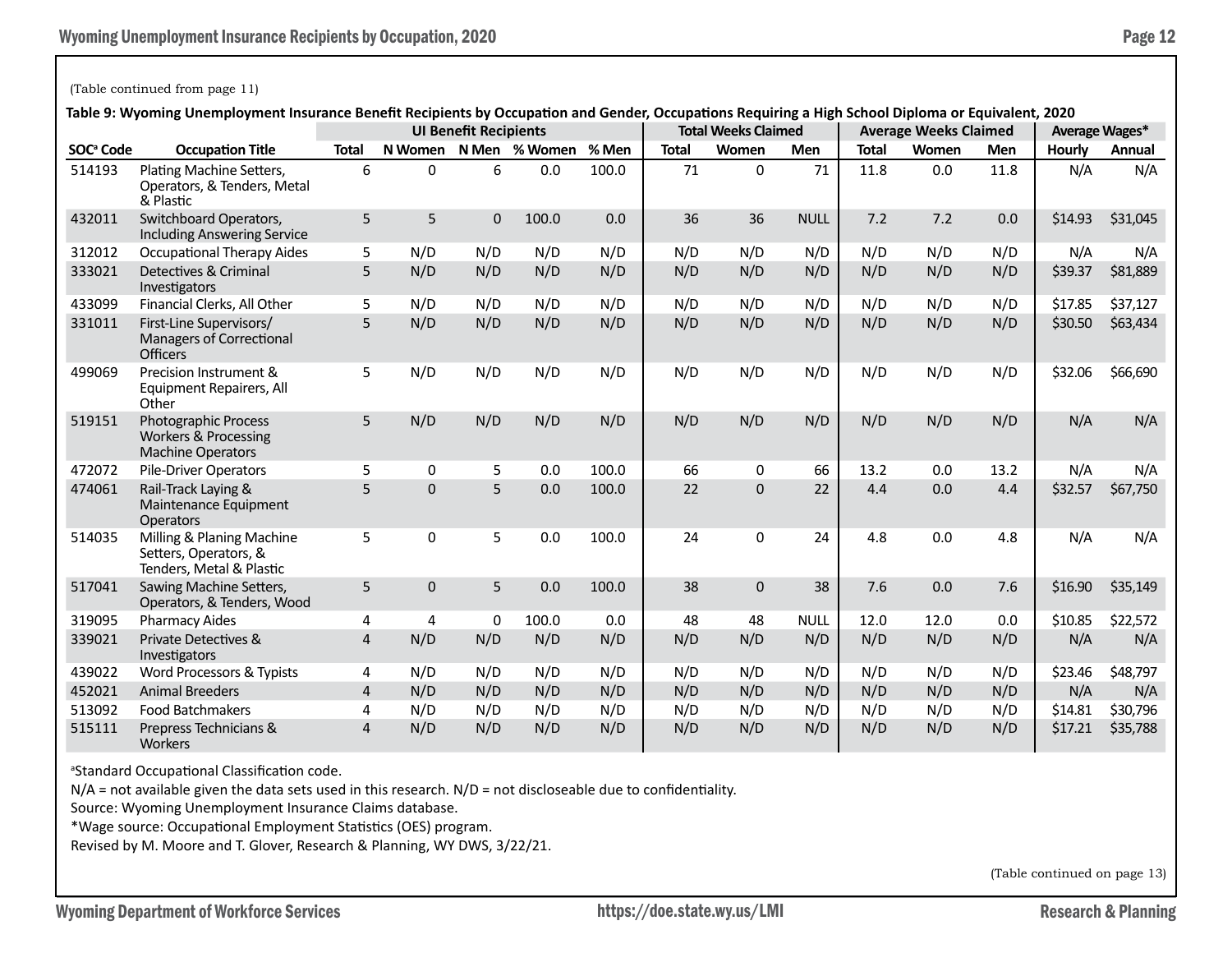## (Table continued from page 12)

**Table 9: Wyoming Unemployment Insurance Benefit Recipients by Occupation and Gender, Occupations Requiring a High School Diploma or Equivalent, 2020**

|                       |                                                                                      | abic 3. Wyoming Unchriptoyment modalice benent neuplents by Occupation and Gender, Occupations neguming a mgh School Diploma or Equivalent, 2020<br><b>UI Benefit Recipients</b> |     |                |                             |       |              | <b>Total Weeks Claimed</b> |             |              | <b>Average Weeks Claimed</b> |            |               | Average Wages* |  |
|-----------------------|--------------------------------------------------------------------------------------|----------------------------------------------------------------------------------------------------------------------------------------------------------------------------------|-----|----------------|-----------------------------|-------|--------------|----------------------------|-------------|--------------|------------------------------|------------|---------------|----------------|--|
| SOC <sup>ª</sup> Code | <b>Occupation Title</b>                                                              | <b>Total</b>                                                                                                                                                                     |     |                | N Women N Men % Women % Men |       | <b>Total</b> | Women                      | <b>Men</b>  | <b>Total</b> | Women                        | <b>Men</b> | <b>Hourly</b> | Annual         |  |
| 553011                | <b>Air Crew Members</b>                                                              | 4                                                                                                                                                                                | N/D | N/D            | N/D                         | N/D   | N/D          | N/D                        | N/D         | N/D          | N/D                          | N/D        | N/A           | N/A            |  |
| 332022                | Forest Fire Inspectors &<br><b>Prevention Specialists</b>                            | $\overline{4}$                                                                                                                                                                   | N/D | N/D            | N/D                         | N/D   | N/D          | N/D                        | N/D         | N/D          | N/D                          | N/D        | \$24.69       | \$51,363       |  |
| 393093                | Locker Room, Coatroom, &<br><b>Dressing Room Attendants</b>                          | 4                                                                                                                                                                                | N/D | N/D            | N/D                         | N/D   | N/D          | N/D                        | N/D         | N/D          | N/D                          | N/D        | N/A           | N/A            |  |
| 499031                | <b>Home Appliance Repairers</b>                                                      | 4                                                                                                                                                                                | N/D | N/D            | N/D                         | N/D   | N/D          | N/D                        | N/D         | N/D          | N/D                          | N/D        | \$19.11       | \$39,759       |  |
| 512051                | Fiberglass Laminators &<br>Fabricators                                               | $\overline{4}$                                                                                                                                                                   | N/D | N/D            | N/D                         | N/D   | N/D          | N/D                        | N/D         | N/D          | N/D                          | N/D        | \$16.09       | \$33,472       |  |
| 513093                | <b>Food Cooking Machine</b><br><b>Operators &amp; Tenders</b>                        | $\overline{4}$                                                                                                                                                                   | N/D | N/D            | N/D                         | N/D   | N/D          | N/D                        | N/D         | N/D          | N/D                          | N/D        | N/A           | N/A            |  |
| 514199                | Metal Workers & Plastic<br>Workers, All Other                                        | 4                                                                                                                                                                                | N/D | N/D            | N/D                         | N/D   | N/D          | N/D                        | N/D         | N/D          | N/D                          | N/D        | N/A           | N/A            |  |
| 516041                | Shoe & Leather Workers &<br>Repairers                                                | $\overline{4}$                                                                                                                                                                   | N/D | N/D            | N/D                         | N/D   | N/D          | N/D                        | N/D         | N/D          | N/D                          | N/D        | \$16.40       | \$34,103       |  |
| 493091                | <b>Bicycle Repairers</b>                                                             | $\overline{4}$                                                                                                                                                                   | 0   | 4              | 0.0                         | 100.0 | 34           | 0                          | 34          | 8.5          | 0.0                          | 8.5        | \$17.53       | \$36,458       |  |
| 512021                | Coil Winders, Tapers, &<br>Finishers                                                 | $\overline{\mathbf{r}}$                                                                                                                                                          | 0   | $\overline{4}$ | 0.0                         | 100.0 | 27           | $\mathbf{0}$               | 27          | 6.8          | 0.0                          | 6.8        | N/A           | N/A            |  |
| 272032                | Choreographers                                                                       | 3                                                                                                                                                                                | 3   | $\Omega$       | 100.0                       | 0.0   | 18           | 18                         | <b>NULL</b> | 6.0          | 6.0                          | 0.0        | \$17.54       | \$36,474       |  |
| 435053                | Postal Service Mail Sorters,<br>Processors, & Processing<br><b>Machine Operators</b> | 3                                                                                                                                                                                | 3   | $\Omega$       | 100.0                       | 0.0   | 33           | 33                         | <b>NULL</b> | 11.0         | 11.0                         | 0.0        | \$23.92       | \$49,758       |  |
| 532031                | <b>Flight Attendants</b>                                                             | 3                                                                                                                                                                                | 3   | $\Omega$       | 100.0                       | 0.0   | 26           | 26                         | <b>NULL</b> | 8.7          | 8.7                          | 0.0        | N/A           | N/A            |  |
| 292092                | <b>Hearing Aid Specialists</b>                                                       | $\overline{3}$                                                                                                                                                                   | N/D | N/D            | N/D                         | N/D   | N/D          | N/D                        | N/D         | N/D          | N/D                          | N/D        | N/A           | N/A            |  |
| 393012                | Gaming & Sports Book<br>Writers & Runners                                            | 3                                                                                                                                                                                | N/D | N/D            | N/D                         | N/D   | N/D          | N/D                        | N/D         | N/D          | N/D                          | N/D        | N/A           | N/A            |  |
| 119071                | <b>Gaming Managers</b>                                                               | $\overline{3}$                                                                                                                                                                   | N/D | N/D            | N/D                         | N/D   | N/D          | N/D                        | N/D         | N/D          | N/D                          | N/D        | N/A           | N/A            |  |
| 272023                | Umpires, Referees, & Other<br>Sports Officials                                       | 3                                                                                                                                                                                | N/D | N/D            | N/D                         | N/D   | N/D          | N/D                        | N/D         | N/D          | N/D                          | N/D        | N/A           | N/A            |  |
| 274013                | Radio Operators                                                                      | $\overline{3}$                                                                                                                                                                   | N/D | N/D            | N/D                         | N/D   | N/D          | N/D                        | N/D         | N/D          | N/D                          | N/D        | N/A           | N/A            |  |
| 439071                | Office Machine Operators,<br><b>Except Computer</b>                                  | 3                                                                                                                                                                                | N/D | N/D            | N/D                         | N/D   | N/D          | N/D                        | N/D         | N/D          | N/D                          | N/D        | \$12.83       | \$26,695       |  |
| 514071                | Foundry Mold & Coremakers                                                            | 3                                                                                                                                                                                | N/D | N/D            | N/D                         | N/D   | N/D          | N/D                        | N/D         | N/D          | N/D                          | N/D        | N/A           | N/A            |  |
| 517042                | <b>Woodworking Machine</b><br>Setters, Operators, &<br>Tenders, Except Sawing        | 3                                                                                                                                                                                | N/D | N/D            | N/D                         | N/D   | N/D          | N/D                        | N/D         | N/D          | N/D                          | N/D        | \$18.58       | \$38,637       |  |

a Standard Occupational Classification code.

 $N/A$  = not available given the data sets used in this research.  $N/D$  = not discloseable due to confidentiality.

Source: Wyoming Unemployment Insurance Claims database.

\*Wage source: Occupational Employment Statistics (OES) program.

Revised by M. Moore and T. Glover, Research & Planning, WY DWS, 3/22/21.

(Table continued on page 14)